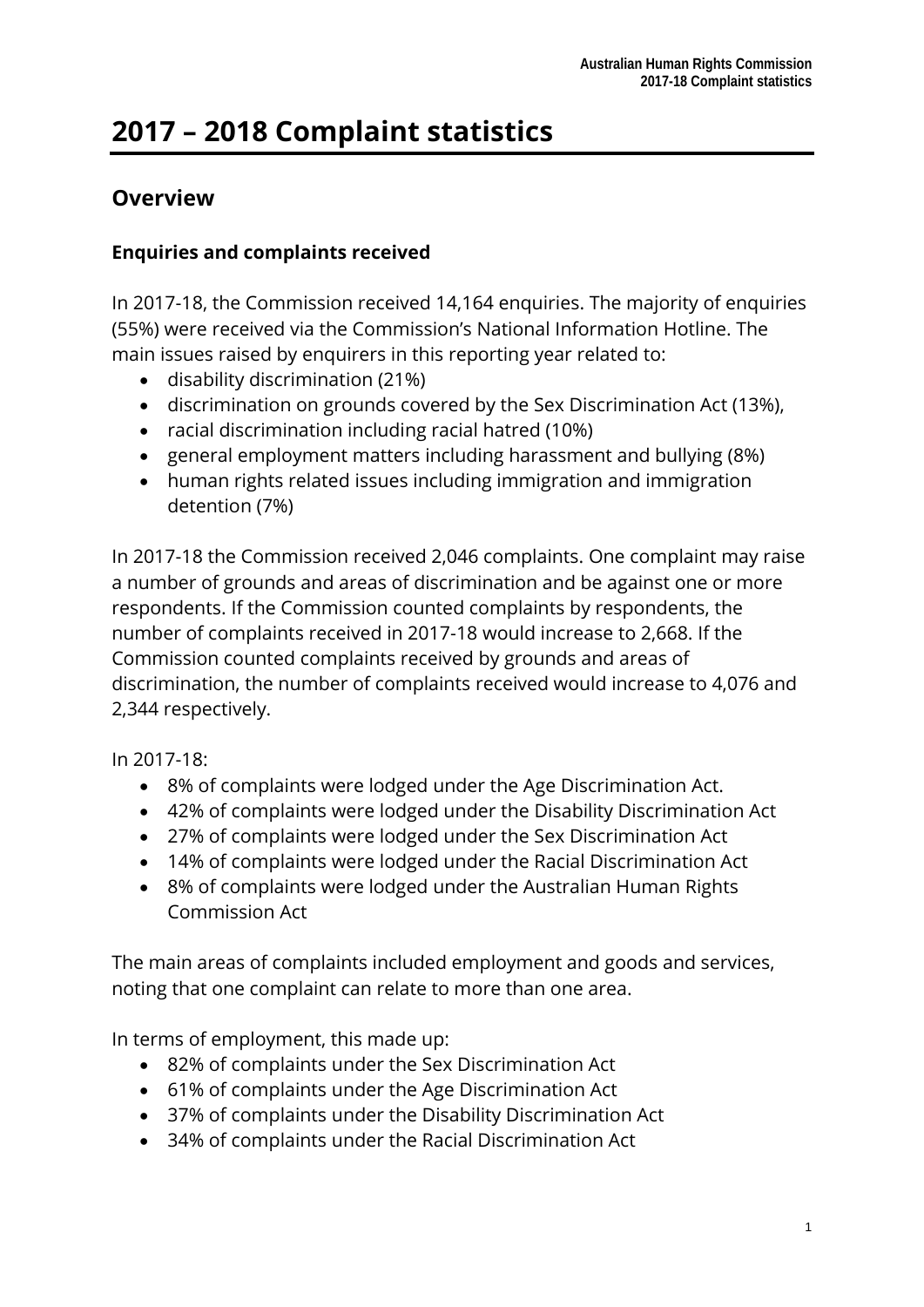In terms of good and services, this made up:

- 15% of complaints under the Sex Discrimination Act
- 28% of complaints under the Age Discrimination Act
- 45% of complaints under the Disability Discrimination Act
- 33% of complaints under the Racial Discrimination Act

#### **Outcomes of complaints**

The Commission finalised 2,111 complaints during 2017-18. The Commission conducted approximately 1,262 conciliation processes of which 931 complaints (74%) were successfully resolved. This represents successful dispute resolution for more than 1,862 people and organisations involved in complaints before the Commission.

Information on the outcomes of conciliated complaints under federal antidiscrimination law indicates that 31% of outcomes included terms which will have benefits for people beyond the individual complainant. For example, agreements to introduce anti-discrimination policies and provide antidiscrimination training in workplaces and agreements to undertake modifications to buildings and services to address potential discriminatory factors.

Commission survey data also highlights the educative effect of the Commission's complaint process. For example, in relation to conciliated complaints, 77% of surveyed participants indicated that involvement in the complaint process had assisted them to better understand rights and responsibilities under federal human rights and anti-discrimination law.

Data provided to the Commission indicates that in 2017-18, less than 3% of finalised complaints regarding unlawful discrimination proceeded to court.

### **Finalisation of complaints without inquiry**

Upon receipt and acceptance of a complaint, the President (or her delegate) must consider whether a complaint should be terminated without inquiry, having regard to the grounds of termination in section 46PH of the *Australian Human Rights Commission Act 1986* Cth *(*AHRCA).

In the 2017-18 reporting year, of the 2,046 complaints received by the Commission, 121 (6% of total complaints received) were assessed as potentially being appropriate for pre-inquiry termination under subsection 46PF(1) of the AHRCA. These constituted: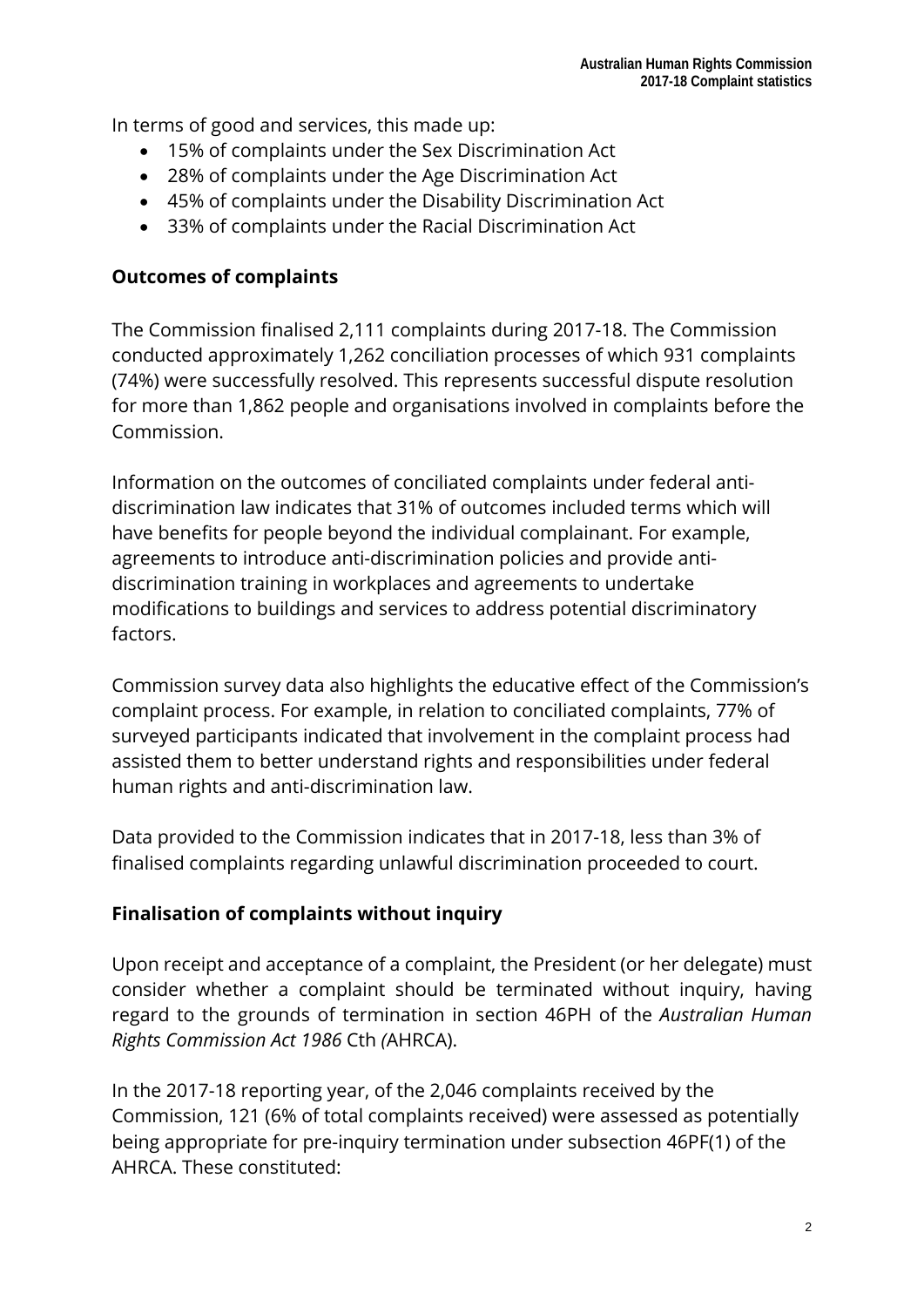- o 23 complaints under the *Age Discrimination Act*
- o 39 complaints under the *Disability Discrimination Act*
- o 34 complaints under the *Racial Discrimination Act*; and
- o 25 complaints under the *Sex Discrimination Act*.

In the 2017-18 reporting year, 122 complaints assessed as appropriate for preinquiry termination were finalised. Of the finalised complaints, 60 were terminated under section 46PH of the AHRCA. The remaining 62 complaints were finalised on a number of different grounds including being withdrawn, finalised on the basis that the President's delegate was satisfied that the complainant no longer wished to proceed with the complaint, resolved or administratively closed.

#### **Timeliness of the complaint process**

In 2017-18, the average time from receipt to finalisation of a complaint was approximately 4.6 months. A breakdown by periods indicates that of the 2,111 complaints finalised in 2017-18, 35% were finalised within 3 months, 71% were finalised within 6 months, 88% were finalised within 9 months and 97% were finalised within 12 months.

#### **Demographic data**

Information on the geographical location and national origin of complainants is provided in the Tables 8, 11 and 12.

The available demographic data indicates that in 2017-18:

- 48% of complaints were lodged by individual females
- 49% of complaints were lodged by by individual males
- 3% of complaints were lodged by by other categories (other categories include intersex, sex not specified, joint/multiple complainants, organisations and unknown).

Where a referral source was identified, 42% of complainants reported that they knew about the Commission prior to lodging their complaint. The other main identified referral sources (where a referral source was identified) were private lawyers (19%), family members, friends or support people (13.5%), the internet (10%), community legal centres (4%), and specialist advocacy agencies such as advocacy agencies for people with disabilities, women, migrants or Aboriginal and Torres Strait Islander peoples (3%).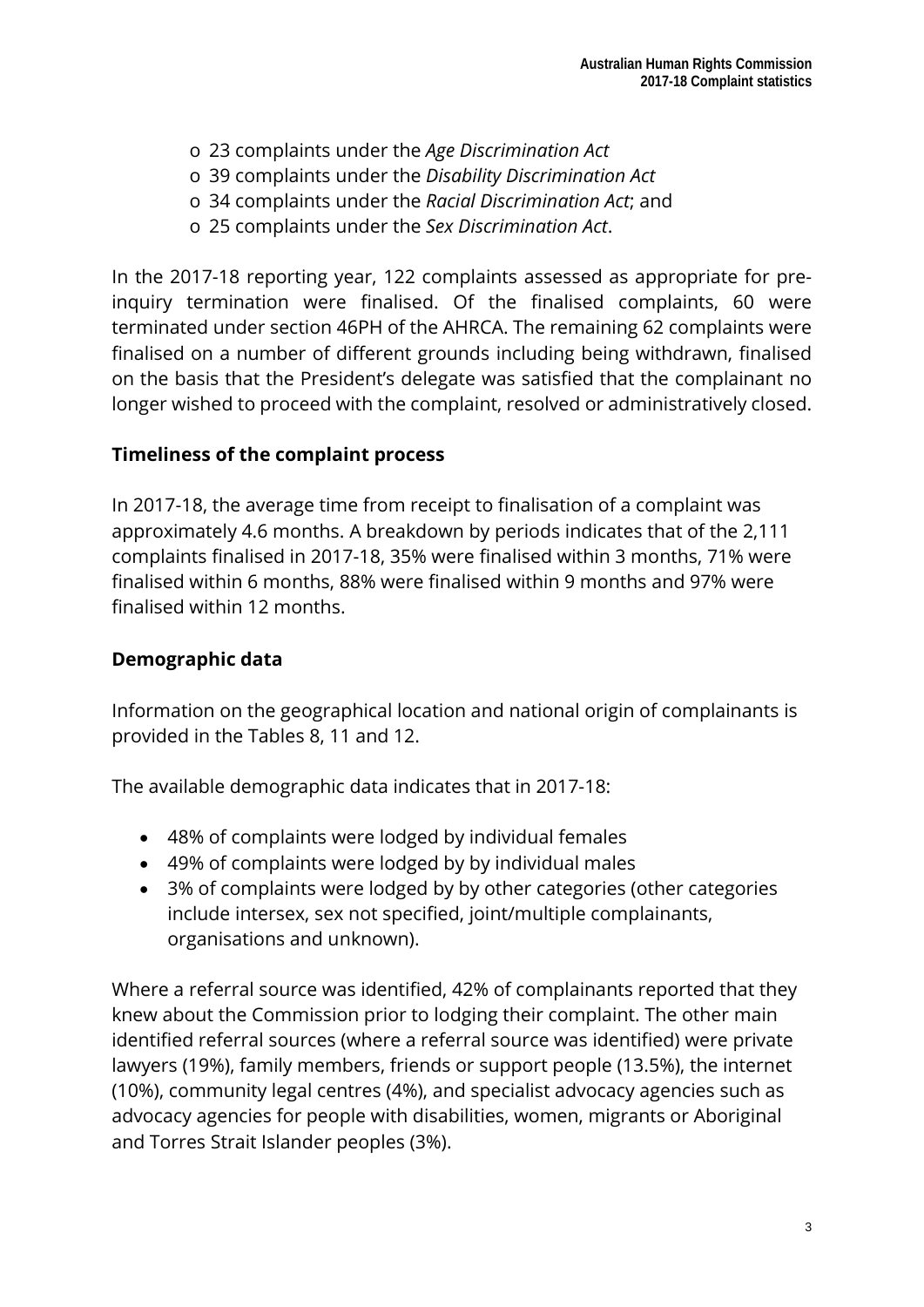Where an income source was identified, a majority of complainants (72%) indicated that their main source of income at the time of the alleged act was from a form of employment. A majority of these complainants (77%) indicated they were in full or part-time permanent employment, 19% were engaged in casual, contract or outwork and 3% were self-employed.

Approximately 35% of complainants said they were represented during the complaint process. Of the represented complainants, 45% said they were represented by privately funded solicitors. Other identified forms of representation were family members or friends (32%), community legal centres, including Aboriginal or disability legal services (11%), other advocacy groups such as working women's centres or disability advocacy services (8%) and trade unions or professional associations (3%).

In 2017-18, the main respondent organisation categories were private enterprise (57%), State departments/statutory authorities (14%) and Commonwealth departments/statutory authorities (12%). These are consistently the main respondent organisation categories.

#### **Satisfaction with the complaint service**

We seek feedback on aspects of the service from people lodging complaints (complainants) and people responding to complaints (respondents). The survey can be completed online or in other formats. Feedback is sought regardless of the outcome of the complaint and includes feedback from parties where the complaint was terminated, withdrawn or discontinued.

In 2017-18, 230 complainants and 214 respondents agreed to participate in the survey. Details of survey feedback is provided below.

- 91% of participants (84% of complainants and 98% of respondents) reported that they were satisfied with the service provided and 66% of complainants and 89% of respondents rated the service as 'very good' or 'excellent'. Where complaints were conciliated, these figures increased with 96% of participants reporting they were satisfied with the service and 86% rating the service as 'very good 'or 'excellent'.
- 94% of participants (91% of complainants and 98% of respondents) felt that Commission staff explained things in a way that was easy for them to understand.
- 94% of participants (90% of complainants and 98% of respondents) felt that forms and correspondence from the Commission were easy to understand.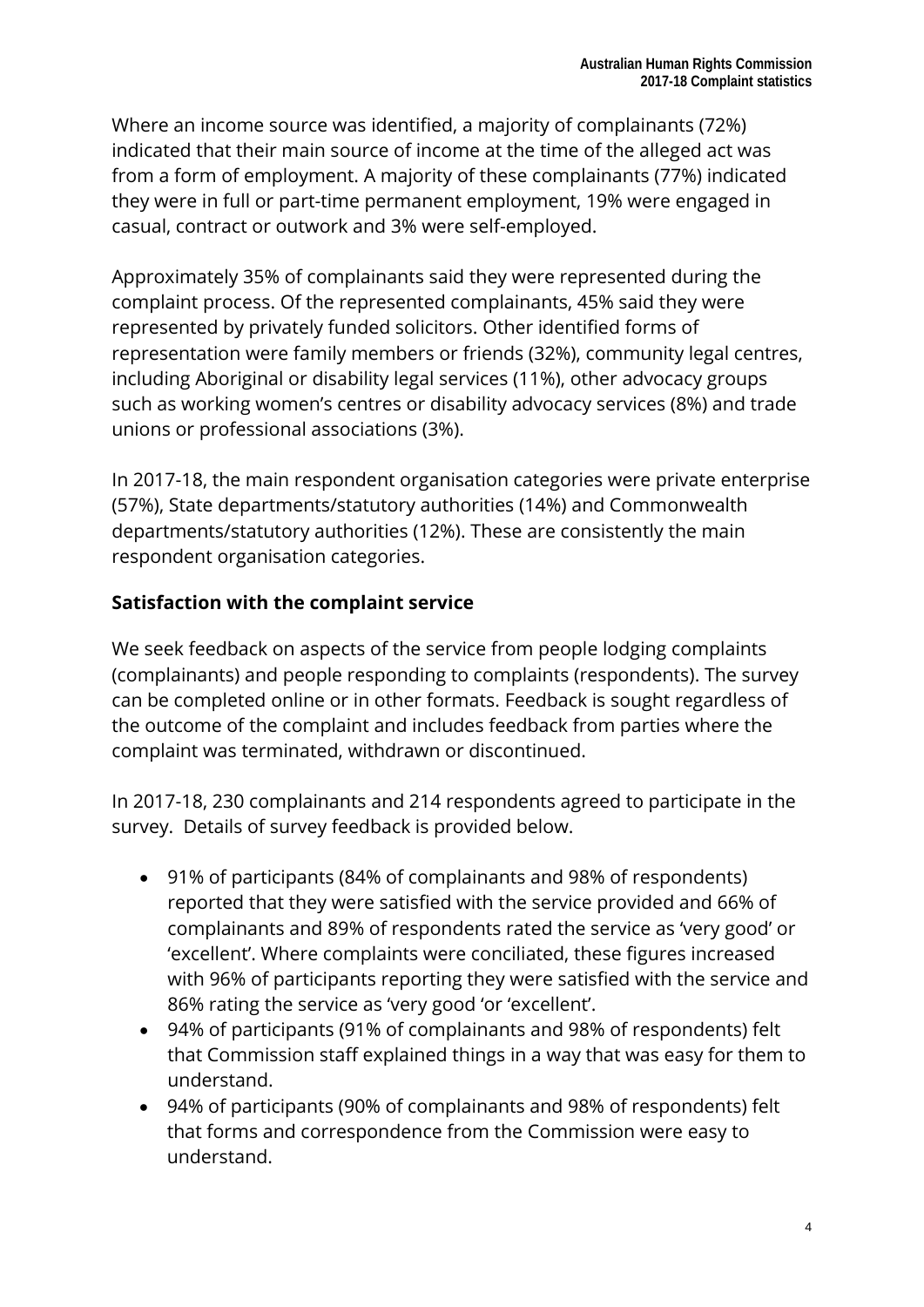- 75% of participants (69% of complainants and 82% of respondents) felt that the Commission dealt with the complaint in a timely manner.
- 89% of participants (83% of complainants and 94% of respondents) felt they were treated fairly.

Our Charter of Service provides an avenue through which complainants and respondents can understand the nature and standard of service they can expect, as well as contribute to continual improvement of our service. All complainants are provided with a copy of the Charter when their complaint is accepted by the Commission. Respondents receive a copy when notified of a complaint. Our Charter of Service is available at [http://www.humanrights.gov.au/complaints-charter-service.](http://www.humanrights.gov.au/complaints-charter-service)

In 2017-18 the Commission did not receive any complaint about its service under the complaint process provided in the Charter.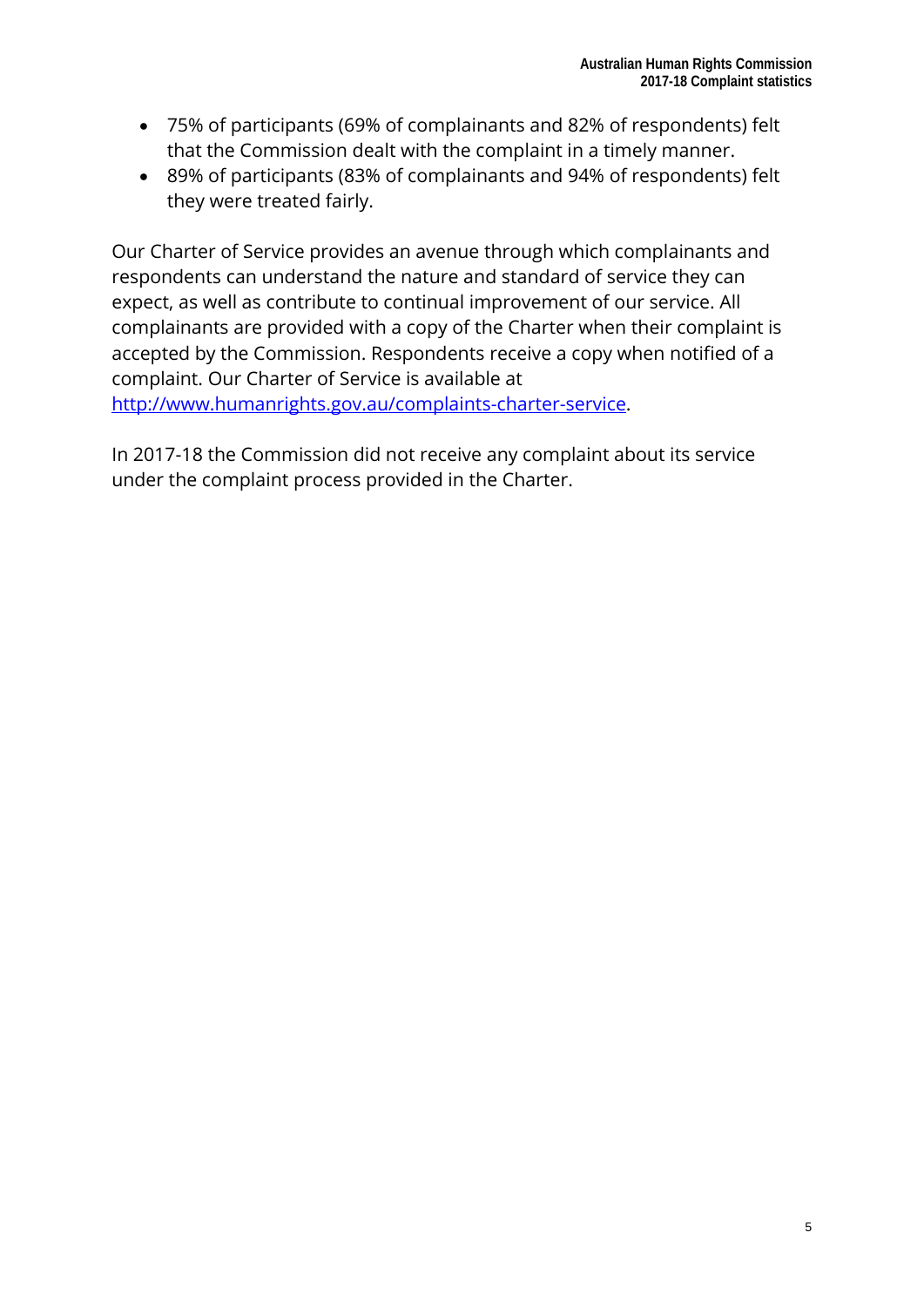## **Enquiries overview (National Information Service)**

## **Table 1: Website enquiries**

| <b>Webpage views</b> | 252,718 |
|----------------------|---------|
|                      |         |

## **Table 2: Enquiries received by mode of contact**

| <b>Enquiry type</b> | <b>Total</b> | Percentage |
|---------------------|--------------|------------|
| Telephone           | 7,860        | 55.5%      |
| Written             | 6,192        | 44%        |
| In-person           | 109          | $ 1\% $    |
| <b>TTY/NRS</b>      | 3            | $1\%$      |
| <b>Total</b>        | 14,164       | 100%       |

#### **Table 3: Enquiries received by State/Territory of enquirer**

| <b>State of origin</b>       | <b>Total</b> | Percentage |
|------------------------------|--------------|------------|
| New South Wales              | 3,922        | 28%        |
| Victoria                     | 2,237        | 16%        |
| South Australia              | 598          | 4%         |
| Western Australia            | 1,175        | 8%         |
| Queensland                   | 1,862        | 13%        |
| Australian Capital Territory | 279          | 2%         |
| Tasmania                     | 163          | 1%         |
| Northern Territory           | 220          | 2%         |
| Unknown/overseas             | 3,708        | 26%        |
| <b>Total</b>                 | 14,164       | 100%       |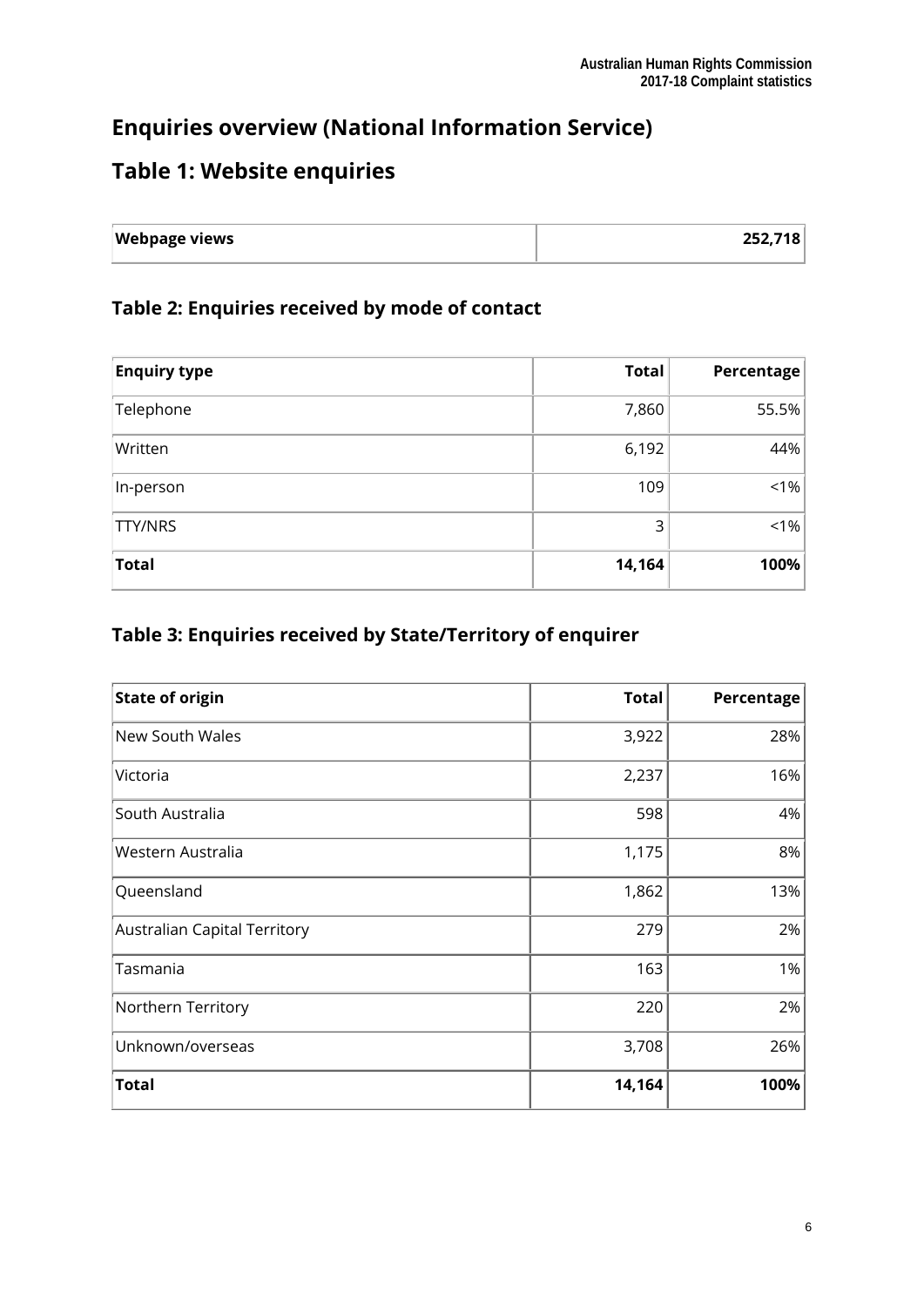## **Complaints overview**

#### **Table 4: Complaints received**

|                                                          | 2017-18 |
|----------------------------------------------------------|---------|
| Counted by complainants*                                 | 2,046   |
| Counted by respondents                                   | 2,668   |
| Counted by grounds of discrimination raised in complaint | 4,076   |
| Counted by areas of discrimination raised in complaint   | 2.344   |

\* The Commission counts complaints by complainants. Other State and Territory anti-discrimination bodies may count complaints by respondents and/or by grounds of discrimination and/or by areas of discrimination raised in a complaint.

## **Table 5: Complaints received and finalised over the past five years**

|           | 2013-14 | 2014-15 | 2015-16 | 2016-17 | 2017-18 |
|-----------|---------|---------|---------|---------|---------|
| Received  | 2,223   | 2,388   | 2,013   | 1,939   | 2,046   |
| Finalised | 2,178   | 2,251   | 1,982   | 1,987   | 2,111   |

| Table 6: Outcomes of finalised complaints over the past five years |  |  |
|--------------------------------------------------------------------|--|--|
|--------------------------------------------------------------------|--|--|

|                                                     | 2013-14 | 2014-15 | 2015-16 | 2016-17 | 2017-18 |
|-----------------------------------------------------|---------|---------|---------|---------|---------|
| Terminated/declined                                 | 23%     | 23%     | 19%     | 19%     | 21%     |
| Conciliated                                         | 49%     | 51%     | 52%     | 45%     | 47%     |
| Withdrawn*                                          | 16%     | 16%     | 17%     | 18%     | 14%     |
| Discontinued**                                      | 9%      | 9%      | 9%      | 15%     | 18%     |
| Referred for<br>potential reporting<br>(AHRCA only) | 3%      | 1%      | 3%      | 3%      | $< 1\%$ |

<sup>\*</sup> This category includes where a complainant withdraws due to personal circumstances or where they decide not to proceed after reviewing information from the respondent or being provided with information about the law and/or a preliminary assessment of the complaint.

\* \* A complaint may be discontinued where a complainant does not respond to the Commission's attempts to contact them. This may occur after they have received information from the respondent or been provided with information and/or a preliminary assessment of the complaint.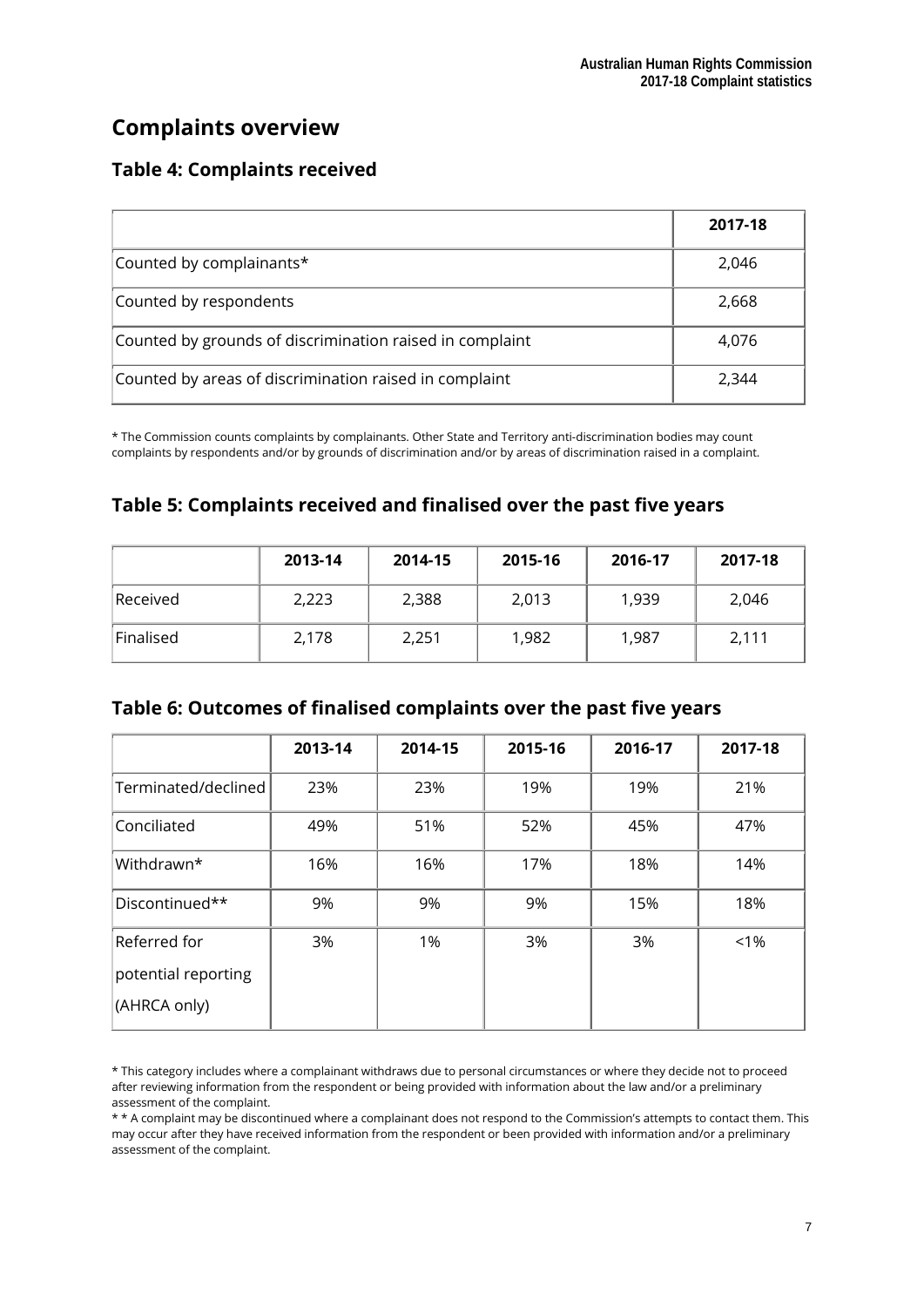|                                        | 2013-14 | 2014-15 | 2015-16 | 2016-17 | 2017-18 |
|----------------------------------------|---------|---------|---------|---------|---------|
| Complaints<br>successfully<br>resolved | 70%     | 72%     | 76%     | 75%     | 74%     |
| Complaints unable<br>to be resolved    | 30%     | 28%     | 24%     | 25%     | 26%     |

### **Table 7: Complaints resolved by conciliation over the past five years**

## **Table 8: Complaints received by State/Territory of complainant**

| <b>State of origin</b>       | <b>Total</b> | Percentage |
|------------------------------|--------------|------------|
| New South Wales              | 818          | 40%        |
| Victoria                     | 452          | 22%        |
| South Australia              | 92           | 4.5%       |
| Western Australia            | 206          | 10%        |
| Queensland                   | 362          | 18%        |
| Australian Capital Territory | 52           | 2.5%       |
| Tasmania                     | 24           | 1%         |
| Northern Territory           | 21           | 1%         |
| Unknown/overseas             | 19           | 1%         |
| <b>Total</b>                 | 2,046        | 100%       |

## **Table 9: Complaints received and finalised by Act**

| Act                                 | <b>Received</b> | <b>Finalised</b> |
|-------------------------------------|-----------------|------------------|
| Racial Discrimination Act (RDA)     | 290             | 364              |
| Sex Discrimination Act (SDA)        | 552             | 556              |
| Disability Discrimination Act (DDA) | 869             | 838              |
| Age Discrimination Act (ADA)        | 172             | 173              |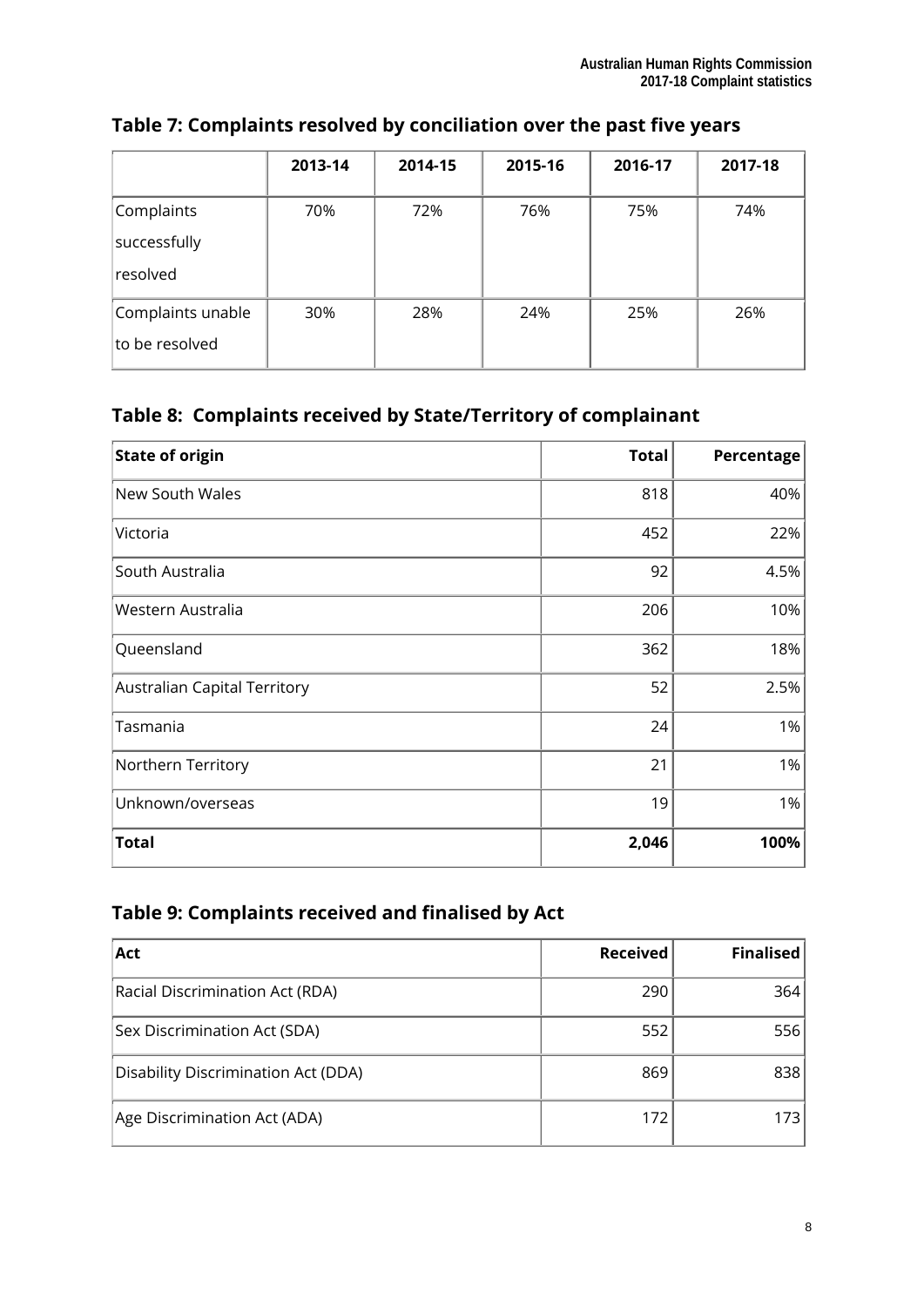| Australian Human Rights Commission Act (AHRCA) | 163 <sub>1</sub> | 180   |
|------------------------------------------------|------------------|-------|
| ˈTotal                                         | 2,046            | 2.111 |



### **Chart 1: Complaints received by Act**

#### **Table 10: Complaints received by Act over the past five years**

|                                                  | 2013-14 | 2014-15 | 2015-16 | 2016-17 | 2017-18 |
|--------------------------------------------------|---------|---------|---------|---------|---------|
| <b>Racial Discrimination Act</b>                 | 380     | 561     | 429     | 409     | 290     |
| Sex Discrimination Act                           | 474     | 453     | 409     | 465     | 552     |
| Disability Discrimination<br>Act                 | 830     | 740     | 750     | 755     | 869     |
| Age Discrimination Act                           | 184     | 149     | 152     | 154     | 172     |
| Australian Human Rights<br><b>Commission Act</b> | 355     | 485     | 273     | 156     | 163     |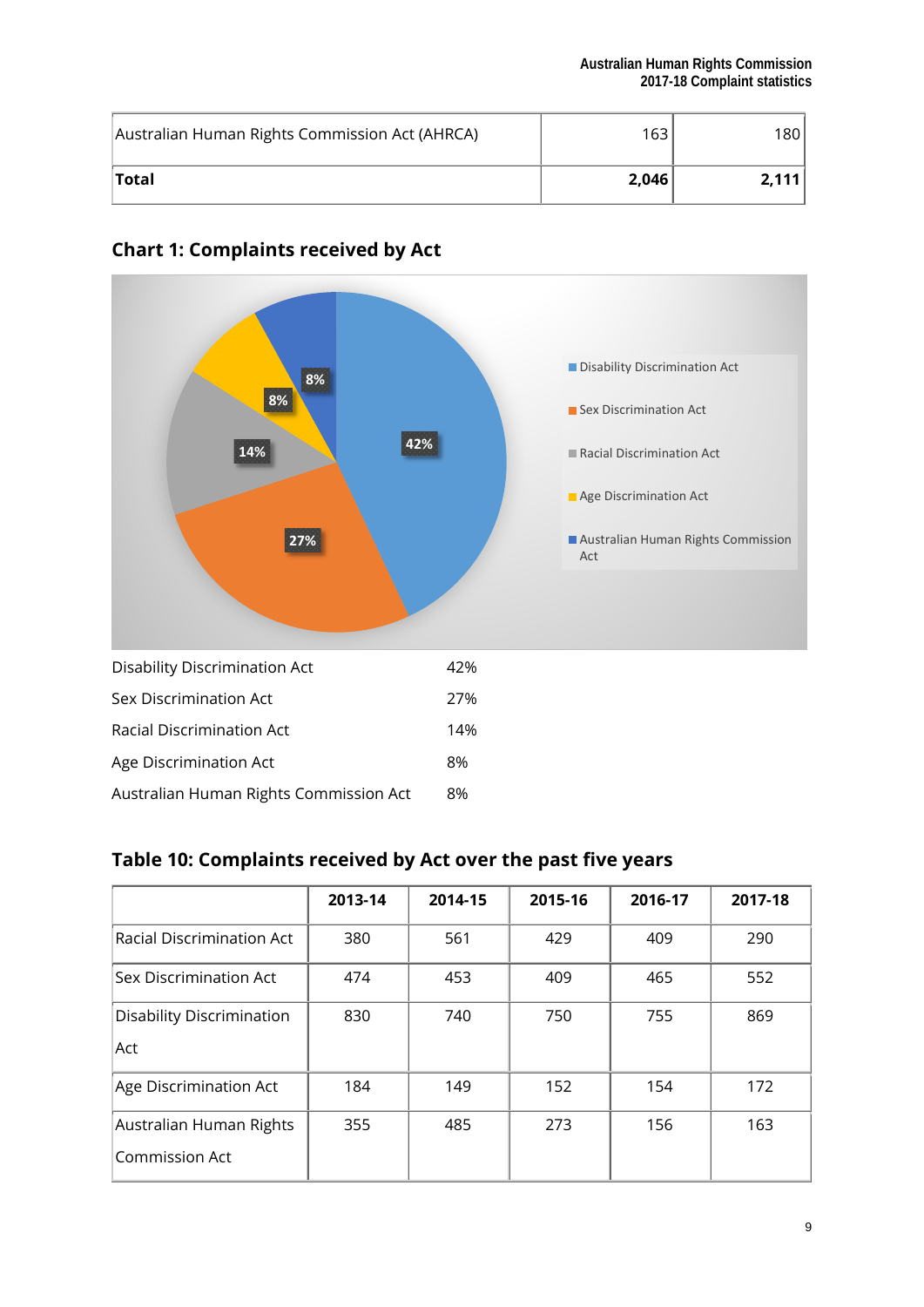| $T$ otal<br>TOLAI | ר רח<br>2,22J | ∠,388 | 2,013 | ดวด<br>, , , , , | 2,046 |
|-------------------|---------------|-------|-------|------------------|-------|
|                   |               |       |       |                  |       |

### **Table 11: Country of birth of complainants**

|                           | <b>RDA</b> | <b>SDA</b> | <b>DDA</b> | <b>ADA</b> | <b>AHRCA</b> | <b>Total</b> |
|---------------------------|------------|------------|------------|------------|--------------|--------------|
|                           | (%)        | (%)        | (%)        | (%)        | (%)          | (%)          |
| Born in Australia         | 36%        | 18%        | 27%        | 31%        | 10%          | 25%          |
| Born outside of Australia | 57%        | 10%        | 8%         | 13%        | 34%          | 18%          |
| Unknown/unspecified       | 7%         | 72%        | 65%        | 56%        | 56%          | 57%          |

## **Table 12: Indigenous status of complainants**

|                               | <b>RDA</b> | <b>SDA</b> | <b>DDA</b> | <b>ADA</b> | <b>AHRCA</b> | <b>Total</b> |
|-------------------------------|------------|------------|------------|------------|--------------|--------------|
|                               | (%)        | (%)        | (%)        | (%)        | (%)          | (%)          |
| Aboriginal                    | 22%        | 2%         | 2%         | 1%         | 2%           | 5%           |
| Torres Strait Islander        | $< 1\%$    |            |            |            |              | 1%           |
| Both of the above             | $< 1\%$    |            |            |            |              | 1%           |
| None of the above/<br>Unknown | 76%        | 98%        | 98%        | 99%        | 99%          | 95%          |

## **Table 13: Time from receipt to finalisation for finalised complaints**

|                    | <b>RDA</b> | <b>SDA</b> | <b>DDA</b> | <b>ADA</b> | <b>AHRCA</b> | <b>Cumulative</b> |
|--------------------|------------|------------|------------|------------|--------------|-------------------|
|                    | (%)        | (%)        | (%)        | (%)        | (%)          | Total (%)         |
| $0 - 3$ months     | 40%        | 35%        | 34%        | 43%        | 24%          | 35%               |
| $3 - 6$ months     | 74%        | 66%        | 72%        | 80%        | 63%          | 71%               |
| $6 - 9$ months     | 92%        | 84%        | 89%        | 95%        | 82%          | 88%               |
| $9 - 12$<br>months | 96%        | 99%        | 98%        | 99%        | 92%          | 97%               |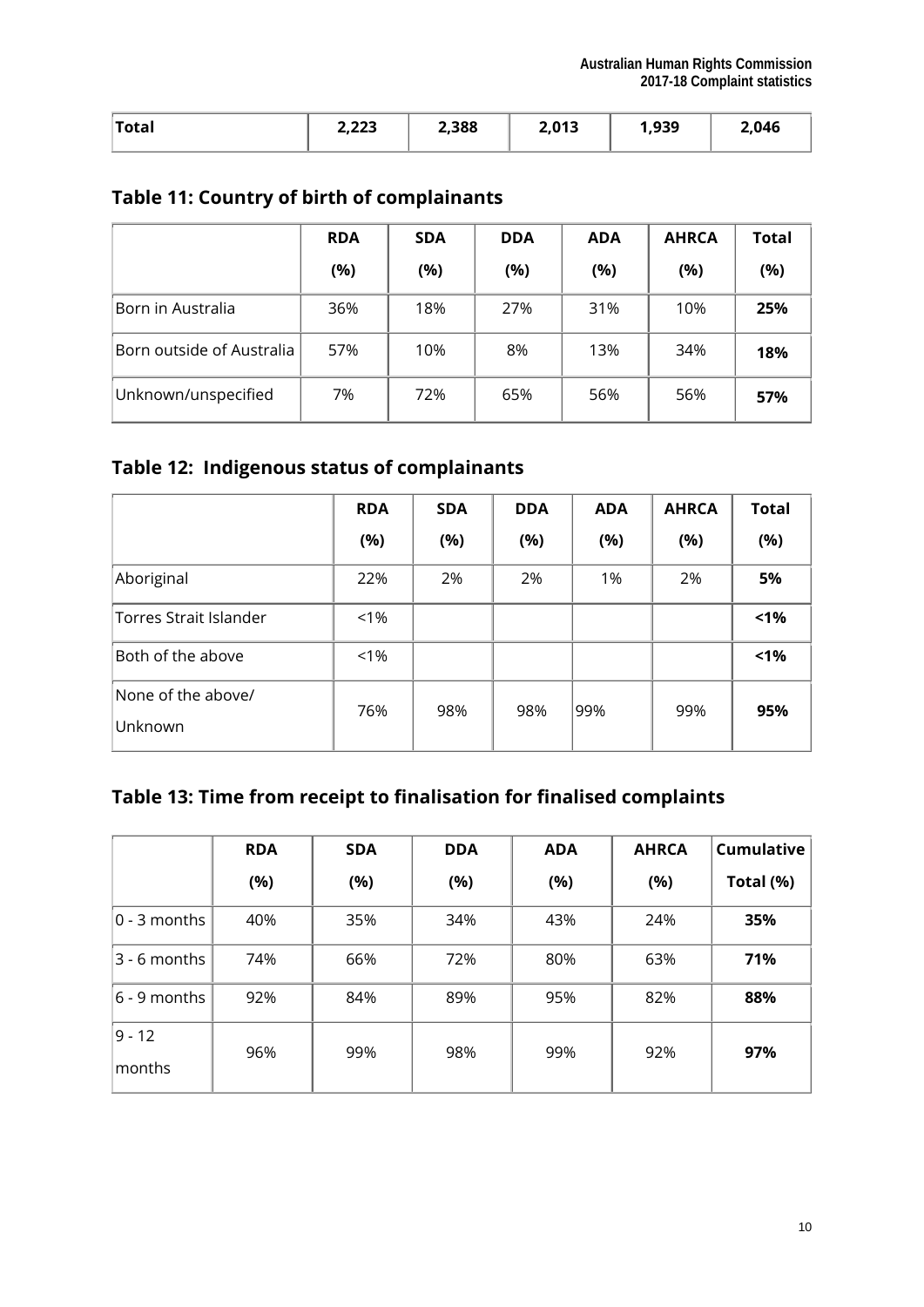## **Racial Discrimination Act**

#### **Table 14: Racial Discrimination Act - Complaints received and finalised**

| <b>Racial Discrimination Act</b> | <b>Total</b> |
|----------------------------------|--------------|
| Received                         | 290          |
| Finalised                        | 364          |

#### **Table 15: Racial Discrimination Act - Complaints received by ground**

| <b>Racial Discrimination Act - Grounds</b> | <b>Number</b> | Percentage |
|--------------------------------------------|---------------|------------|
| Colour                                     | 34            | 6%         |
| National origin                            | 76            | 12%        |
| Ethnic origin                              | 111           | 18%        |
| Descent                                    | 50            | 8%         |
| Race                                       | 245           | 40%        |
| Racial hatred                              | 89            | 14%        |
| Immigrant status                           |               | $< 1\%$    |
| Association                                | 3             | $< 1\%$    |
| Victimisation                              | 7             | 1%         |
| Incite unlawful act                        |               |            |
| Advertisements                             |               |            |
| Total*                                     | 616*          | 100%       |

\*One complaint may raise multiple grounds and may include claims of both direct and indirect discrimination.

#### **Table 16: Racial Discrimination Act - Complaints received by area**

| <b>Racial Discrimination Act - Areas</b> | Number | Percentage |
|------------------------------------------|--------|------------|
| Rights to equality before the law        |        |            |
| Access to places and facilities          |        | 1% l       |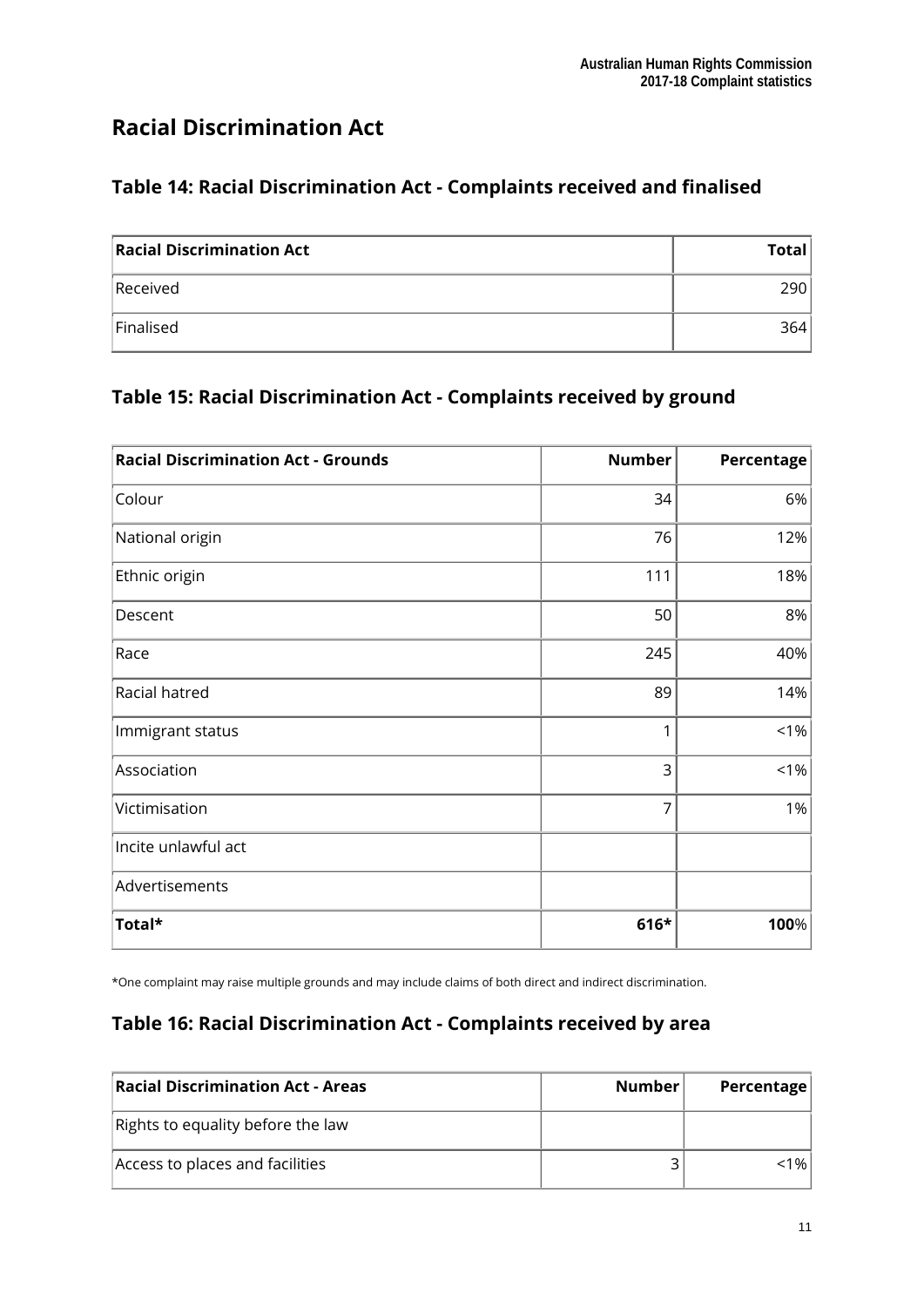| Land, housing, other accommodation | 5   | 1.5%  |
|------------------------------------|-----|-------|
| Provision of goods and services    | 96  | 28.5% |
| Right to join trade union          |     |       |
| Employment                         | 98  | 29%   |
| Education                          | 20  | 6%    |
| Other - section 9                  | 26  | 8%    |
| Racial hatred                      | 89  | 26.5% |
| Total*                             | 337 | 100%  |

\* One complaint may relate to more than one area.

## **Table 17: Racial hatred complaints received by sub-area**

| <b>Racial hatred sub-areas</b>      | <b>Number</b> | Percentage |
|-------------------------------------|---------------|------------|
| Media - press/TV/radio              | 13            | 15%        |
| Disputes between neighbours         | 11            | 12%        |
| Personal conflict                   | 7             | 8%         |
| Employment                          | 13            | 15%        |
| Internet - e-mail/webpage/chat room | 22            | 25%        |
| Sport                               | 3             | 3%         |
| Public debate                       | 10            | 11%        |
| Provision of goods and services     | 7             | 8%         |
| Education                           | 3             | 3%         |
| <b>Total</b>                        | 89            | 100%       |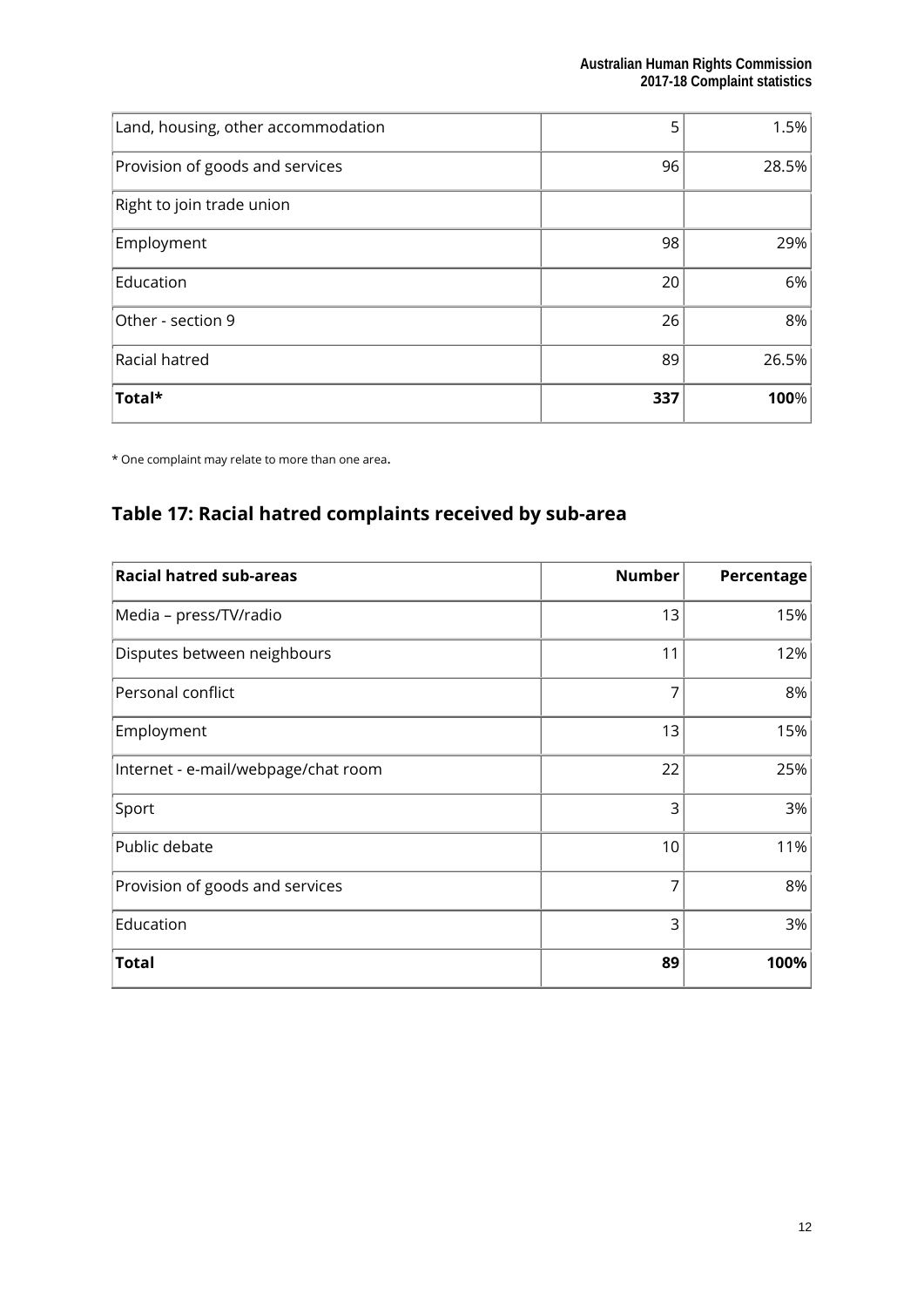| <b>Racial Discrimination Act - Outcomes</b>                       | <b>Number</b> |
|-------------------------------------------------------------------|---------------|
| Terminated without inquiry under section 46PF*                    | 15            |
| <b>Terminated</b>                                                 | 83            |
| Not unlawful                                                      |               |
| More than 12 months old                                           |               |
| Trivial, vexatious, frivolous, misconceived, lacking in substance | 21            |
| Adequately dealt with already                                     | 3             |
| No reasonable prospect of conciliation                            | 58            |
| Discontinued**                                                    | 74            |
| Withdrawn***                                                      | 45            |
| <b>Conciliated</b>                                                | 137           |
| Administrative closure****                                        | 10            |
| <b>Total</b>                                                      | 364           |

#### **Table 18: Racial Discrimination Act – Outcomes of finalised complaints**

\* A complaint may be terminated without inquiry for a number of reasons including that the delegate is satisfied that the complaint is lacking in substance or if the complaint is lodged more than 6 months after the alleged discrimination took place \*\*A complaint may be discontinued where a complainant does not respond to the Commission's attempts to contact them. This may occur after they have received information from the respondent or been provided with information and/or a preliminary assessment of the complaint.

\*\*\* This category includes where a complainant withdraws due to personal circumstances or where they decide not to proceed after reviewing information from the respondent or being provided with information about the law and/or a preliminary assessment of the complaint.

\*\*\*\*Includes where complaint is not lodged by or on behalf of an aggrieved person and where a complaint has also been lodged under State or Territory anti-discrimination law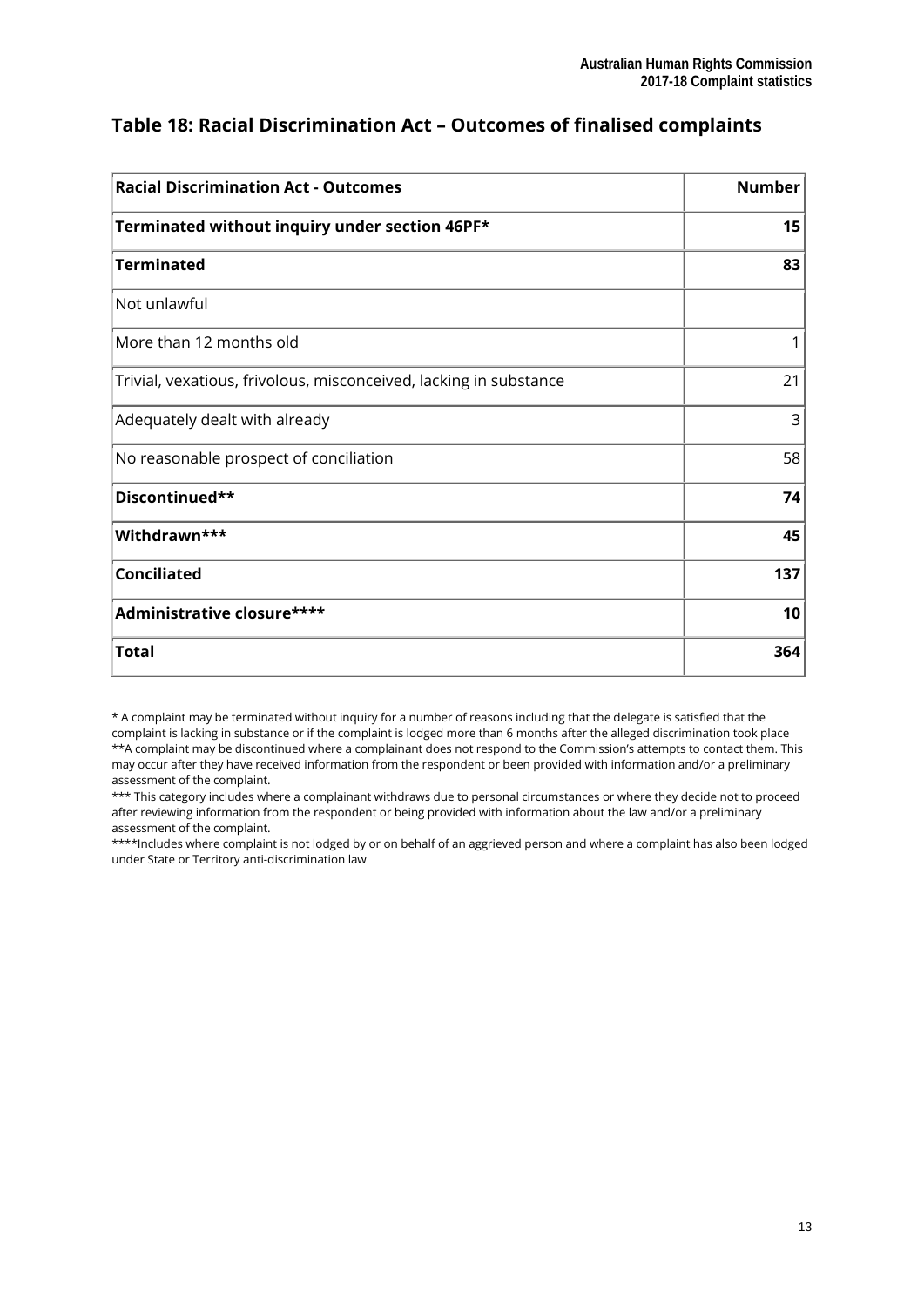

**Chart 2: Racial Discrimination Act – Outcomes of finalised complaints** 

| Conciliated                                             | 40% |
|---------------------------------------------------------|-----|
| Discontinued                                            | 22% |
| Withdrawn                                               | 13% |
| Terminated - other reason                               | 7%  |
| Terminated - no reasonable prospect of conciliation 17% |     |

**Chart 3: Racial Discrimination Act – Complaints resolved by conciliation** 

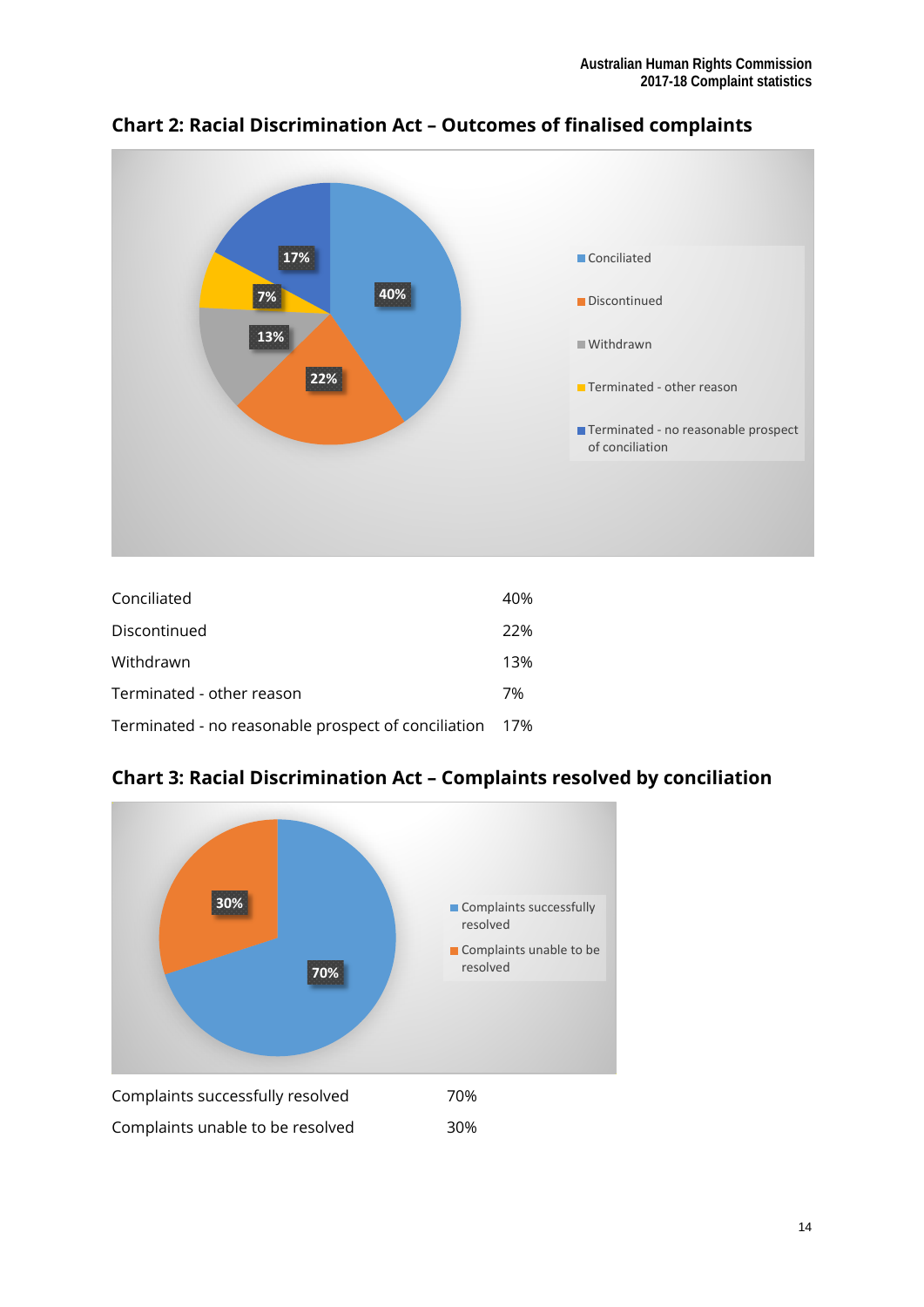## **Sex Discrimination Act**

## **Table 19: Sex Discrimination Act – Complaints received and finalised**

| <b>Sex Discrimination Act</b> | Total |
|-------------------------------|-------|
| Received                      | 552   |
| Finalised                     | 556   |

### **Table 20: Sex Discrimination Act – Complaints received by complainant category**

| <b>Sex Discrimination Act - Complainant category</b> | <b>Number</b> | Percentage |
|------------------------------------------------------|---------------|------------|
| Female                                               | 380           | 69%        |
| Male                                                 | 160           | 29%        |
| Intersex                                             |               | $1\%$      |
| Other category*                                      | 9             | 2%         |
| <b>Total</b>                                         | 552           | 100%       |

\* Includes sex not specified, joint/multiple, or organisation

### **Table 21: Sex Discrimination Act – Complaints received by ground**

| <b>Sex Discrimination Act - Grounds</b> | <b>Number</b> | Percentage |
|-----------------------------------------|---------------|------------|
| Sex discrimination                      | 349           | 30%        |
| Marital or relationship status          | 10            | $< 1\%$    |
| Pregnancy                               | 105           | 9%         |
| Sexual harassment                       | 321           | 27%        |
| Family responsibilities                 | 64            | 5%         |
| Breastfeeding                           | 8             | $< 1\%$    |
| Gender identity                         | 30            | 3%         |
| Intersex                                | 4             | $< 1\%$    |
| Sexual orientation                      | 87            | 7%         |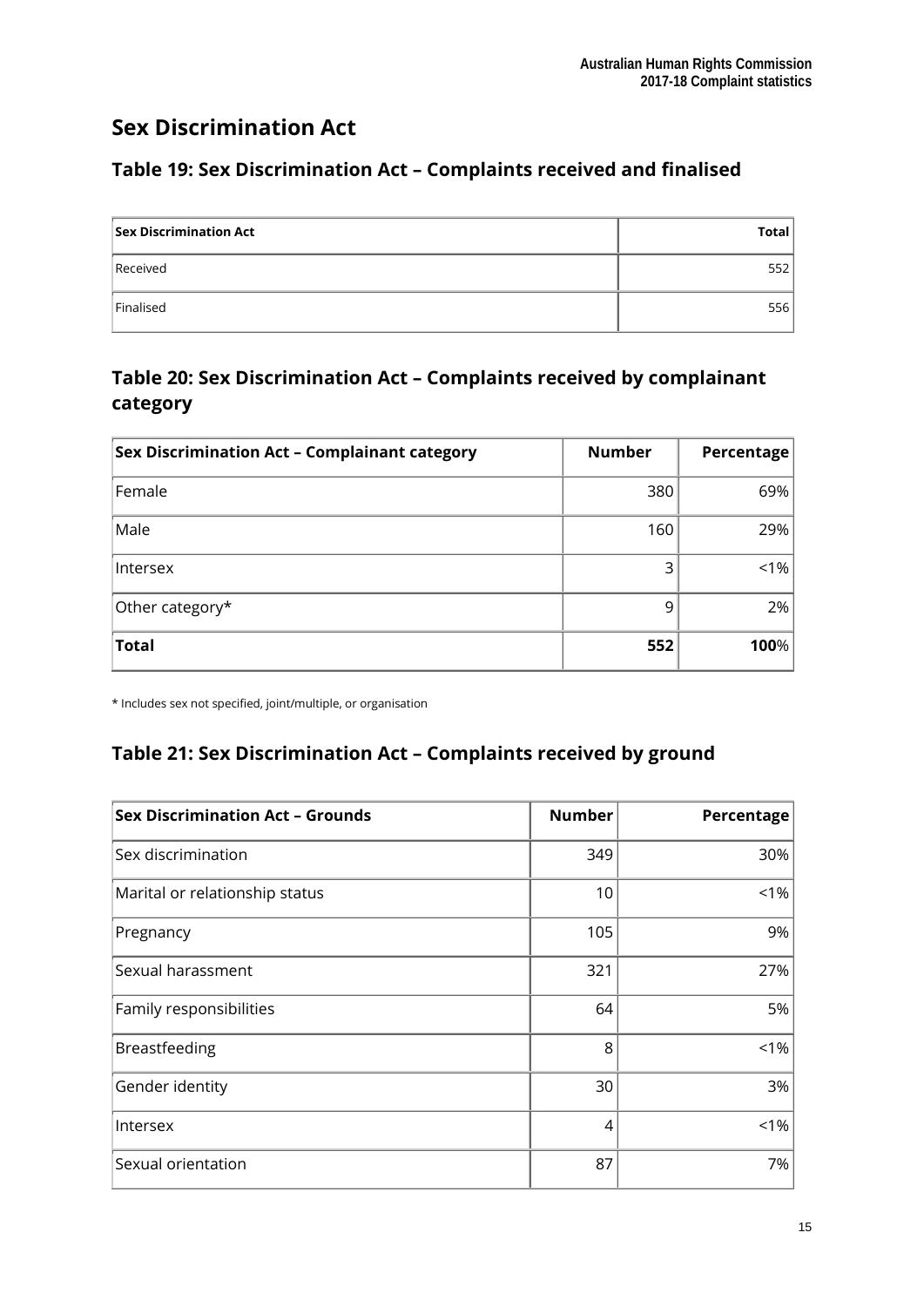| Victimisation                                                   | 138   | 12%  |
|-----------------------------------------------------------------|-------|------|
| Causes, instructs, induces, aids or permits an unlawful<br>act. | 66    | 6%   |
| Advertisements                                                  |       |      |
| Total*                                                          | 1,182 | 100% |

\*One complaint may raise multiple grounds and may include claims of both direct and indirect discrimination.

### **Table 22: Sex Discrimination Act - Complaints received by area**

| <b>Sex Discrimination Act - Areas</b>            | <b>Number</b>  | Percentage |
|--------------------------------------------------|----------------|------------|
| Employment                                       | 454            | 78%        |
| Goods, services and facilities                   | 84             | 14%        |
| Land                                             |                |            |
| Accommodation                                    | 9              | 2%         |
| Superannuation & insurance                       | 3              | $< 1\%$    |
| Education                                        | 12             | 2%         |
| Clubs                                            | $\overline{4}$ | $1\%$      |
| Administration of Commonwealth laws and programs | 12             | 2%         |
| Requests for information                         |                |            |
| Registered organisations                         |                |            |
| Qualifying bodies                                | 3              | $< 1\%$    |
| Total*                                           | 581            | 100%       |

\* One complaint may relate to more than one area.

## **Table 23: Sex Discrimination Act - Outcomes of finalised complaints**

| <b>Sex Discrimination Act - Outcomes</b>       | Number |
|------------------------------------------------|--------|
| Terminated without inquiry under section 46PF* |        |
| Terminated                                     |        |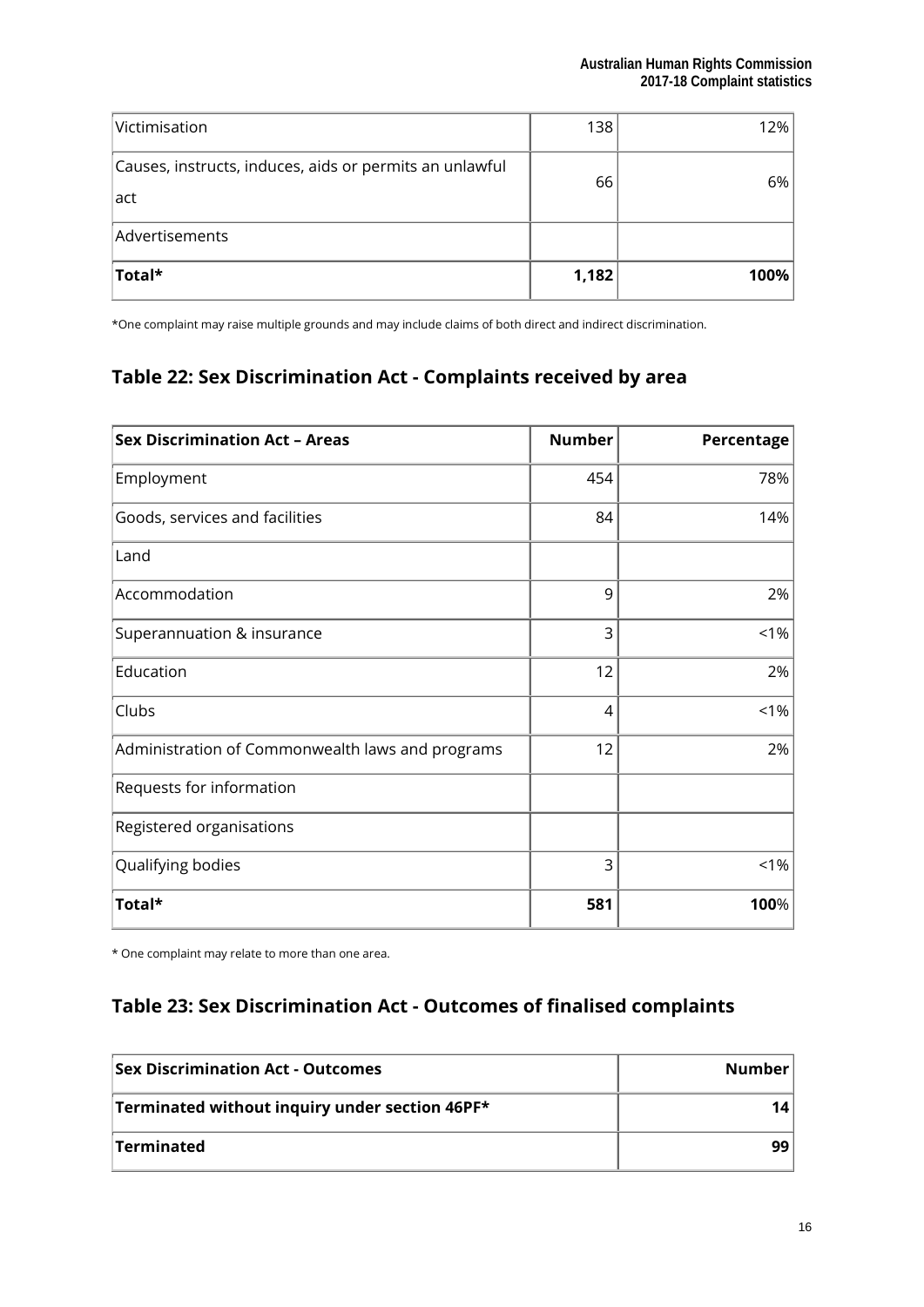| Not unlawful                                                      |     |
|-------------------------------------------------------------------|-----|
| More than 6/12 months old                                         |     |
| Trivial, vexatious, frivolous, misconceived, lacking in substance | 6   |
| Adequately dealt with already                                     |     |
| More appropriate remedy available                                 |     |
| Subject matter of public importance                               |     |
| No reasonable prospect of conciliation                            | 91  |
| Discontinued**                                                    | 74  |
| Withdrawn***                                                      | 65  |
| <b>Conciliated</b>                                                | 267 |
| Administrative closure****                                        | 37  |
| <b>Total</b>                                                      | 556 |

\* A complaint may be terminated without inquiry for a number of reasons including that the delegate is satisfied that the complaint is lacking in substance or if the complaint is lodged more than 6 months after the alleged discrimination took place \*\*A complaint may be discontinued where a complainant does not respond to the Commission's attempts to contact them. This may occur after they have received information from the respondent or been provided with information and/or a preliminary assessment of the complaint.

\*\*\* This category includes where a complainant withdraws due to personal circumstances or where they decide not to proceed after reviewing information from the respondent or being provided with information about the law and/or a preliminary assessment of the complaint.

\*\*\*\*Includes where complaint is not lodged by or on behalf of an aggrieved person and where a complaint has also been lodged under State or Territory anti-discrimination law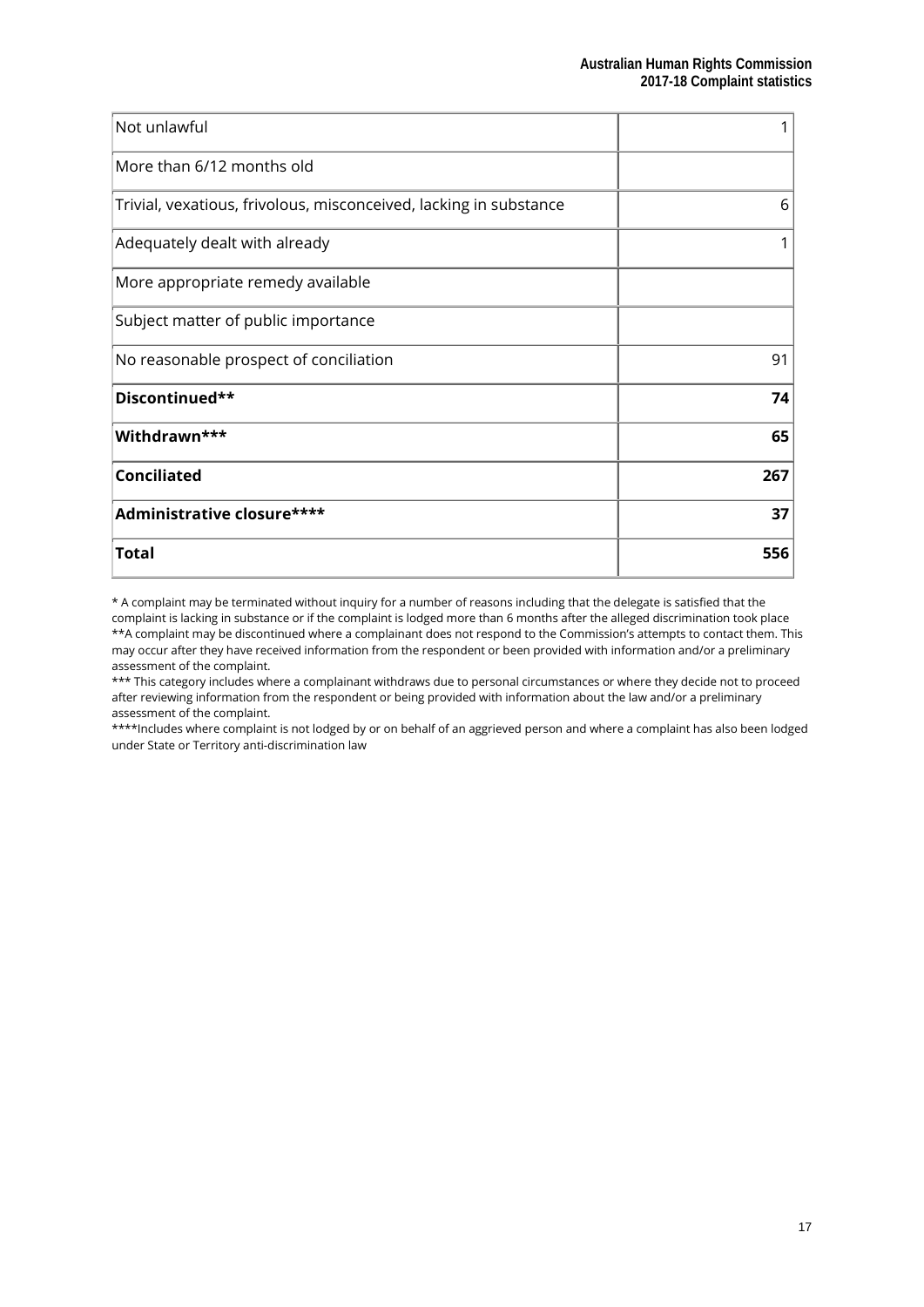

**Chart 4: Sex Discrimination Act - Outcomes of finalised complaints** 

| Conciliated                                         | 53%  |
|-----------------------------------------------------|------|
| Terminated - no reasonable prospect of conciliation | -18% |
| Withdrawn                                           | 13%  |
| Discontinued                                        | 15%  |
| Terminated - other reason                           | 2%   |
|                                                     |      |



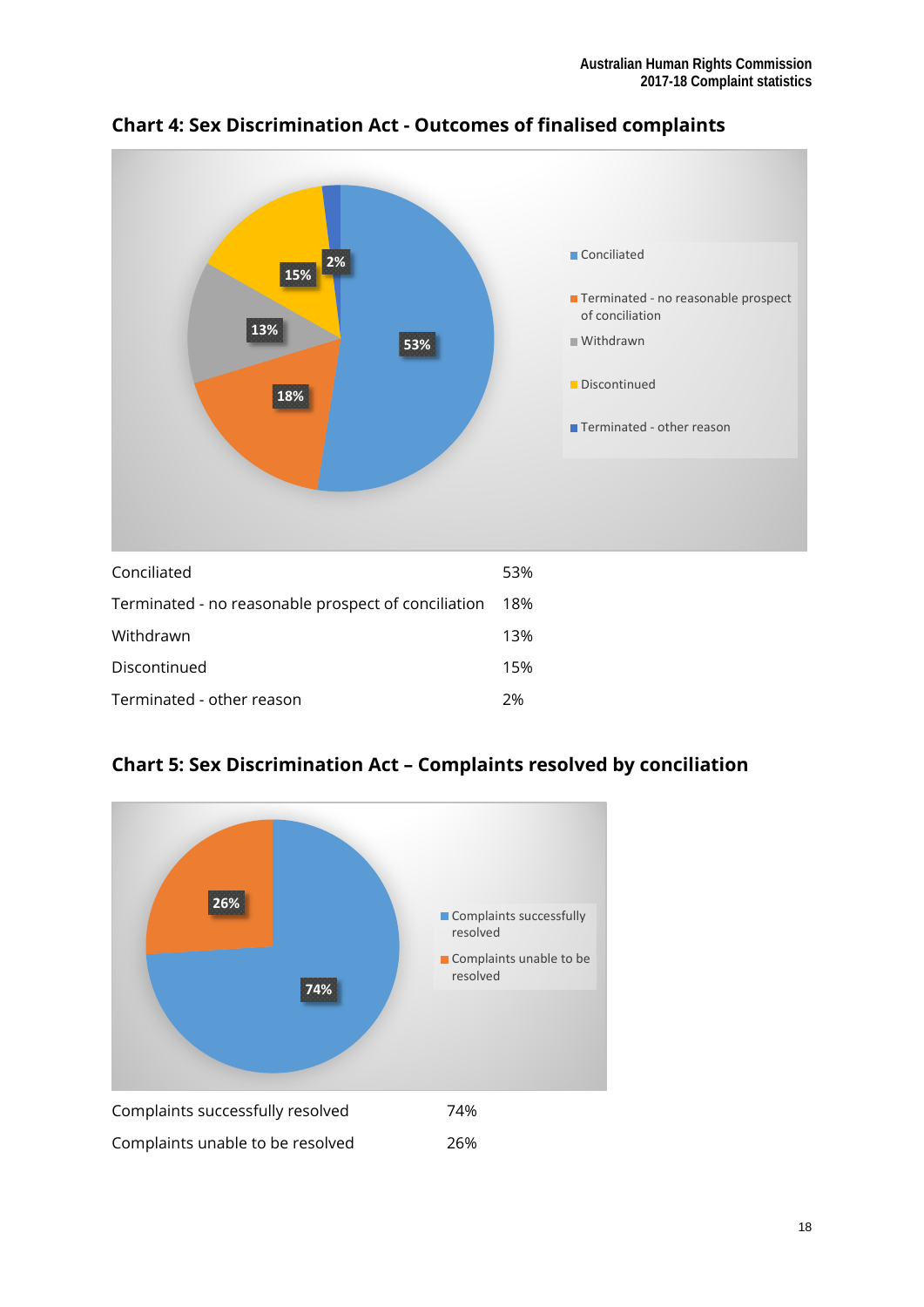## **Disability Discrimination Act**

## **Table 24: Disability Discrimination Act - Complaints received and finalised**

| <b>Disability Discrimination Act</b> | Total |
|--------------------------------------|-------|
| Received                             | 869   |
| Finalised                            | 838   |

#### **Table 25: Disability Discrimination Act - Nature of complainant's disability**

| <b>Disability Discrimination Act - Complainant's disability</b>   | <b>Number</b> | Percentage |
|-------------------------------------------------------------------|---------------|------------|
| Physical disability                                               | 227           | 19%        |
| A mobility aid is used (e.g. walking frame or wheelchair)         | 72            | 6%         |
| Carer/Associate                                                   | 15            | 1%         |
| Physical disfigurement                                            | 7             | $< 1\%$    |
| Presence in the body of organisms causing disease (e.g. HIV/AIDS) | 5             | $< 1\%$    |
| Presence in the body of organisms causing disease (other)         | 8             | < 1%       |
| Mental health/psychosocial                                        | 303           | 26%        |
| Neurological disability (e.g. epilepsy)                           | 64            | 5%         |
| Intellectual disability                                           | 35            | 3%         |
| Learning disability                                               | 55            | 5%         |
| Sensory disability (hearing impaired)                             | 30            | 2.5%       |
| Sensory disability (deaf)                                         | 66            | 5.5%       |
| Sensory disability (vision impaired)                              | 32            | 3%         |
| Sensory disability (blind)                                        | 29            | 2%         |
| Work-related injury                                               | 24            | 2%         |
| Medical condition (e.g. diabetes)                                 | 156           | 13%        |
| Other                                                             | 54            | 5%         |
| Total*                                                            | 1,182         | 100%       |

\*One complainant may have multiple disabilities.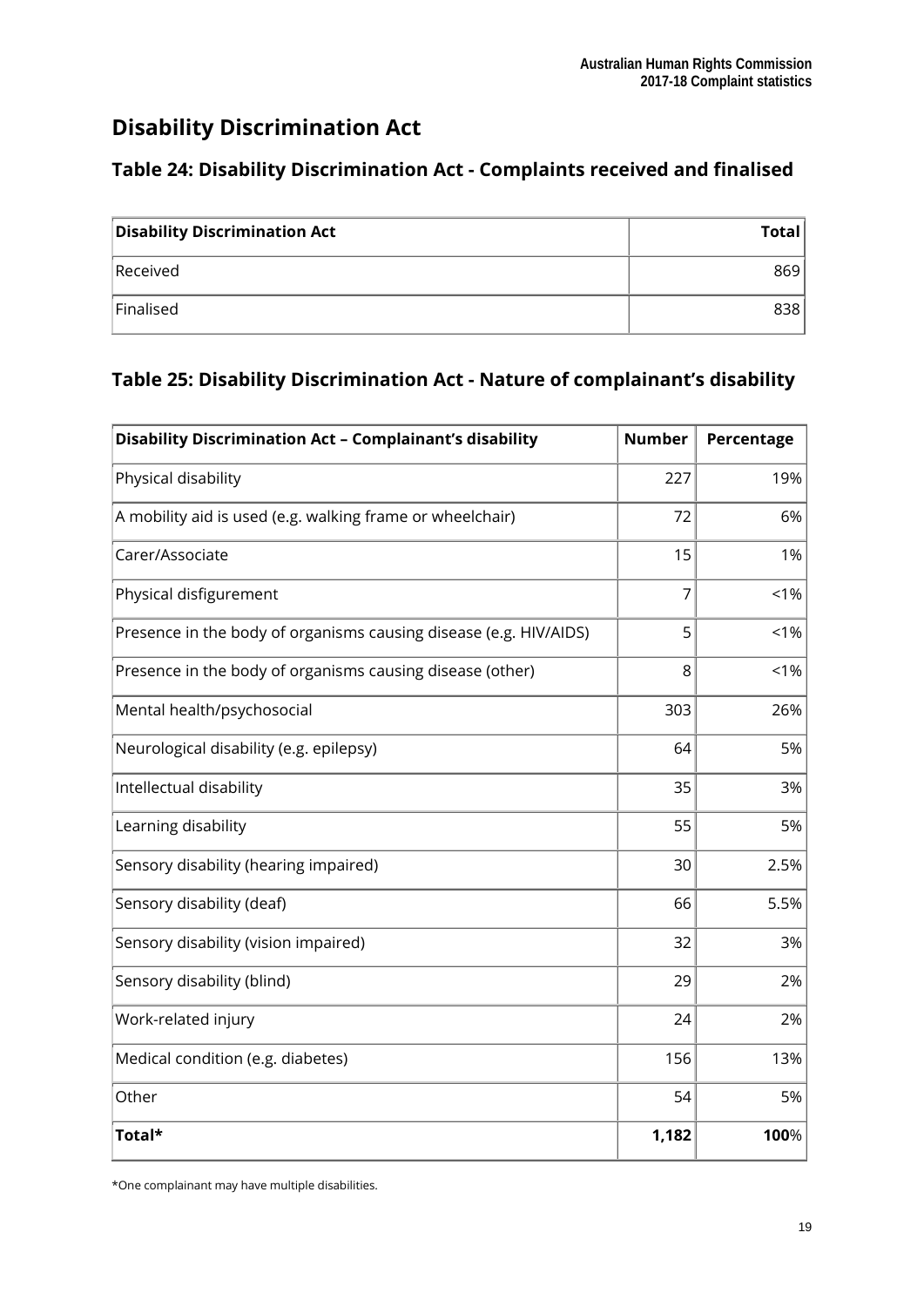| <b>Disability Discrimination Act - Grounds</b>              | <b>Number</b> | Percentage |
|-------------------------------------------------------------|---------------|------------|
| Disability of person(s) aggrieved                           | 1,535         | 83%        |
| Associate                                                   | 61            | 3%         |
| Disability - person assisted by trained animal              | 53            | 3%         |
| Disability - accompanied by carer or assistant              | 5             | $< 1\%$    |
| Disability - aid                                            | 33            | 2%         |
| Harassment                                                  | 6             | $< 1\%$    |
| Victimisation                                               | 36            | 2%         |
| Causes, instructs, induces, aids or permits an unlawful act | 13            | < 1%       |
| Incites unlawful act                                        |               |            |
| Advertisements                                              |               |            |
| Unlawful to contravene disability standard                  | 118           | 6%         |
| Total*                                                      | 1,860         | 100%       |

## **Table 26: Disability Discrimination Act - Complaints received by ground**

\*One complaint may raise multiple grounds and may include claims of both direct and indirect discrimination.

## **Table 27: Disability Discrimination Act - Complaints received by area**

| <b>Disability Discrimination Act - Areas</b> | <b>Number</b> | Percentage |
|----------------------------------------------|---------------|------------|
| Employment                                   | 319           | 30%        |
| Goods, services and facilities               | 390           | 36%        |
| Access to premises                           | 64            | 6%         |
| Land                                         |               |            |
| Accommodation                                | 40            | 4%         |
| Superannuation, insurance                    | 14            | 1%         |
| Education                                    | 126           | 12%        |
| Clubs, incorporated associations             | 24            | 2%         |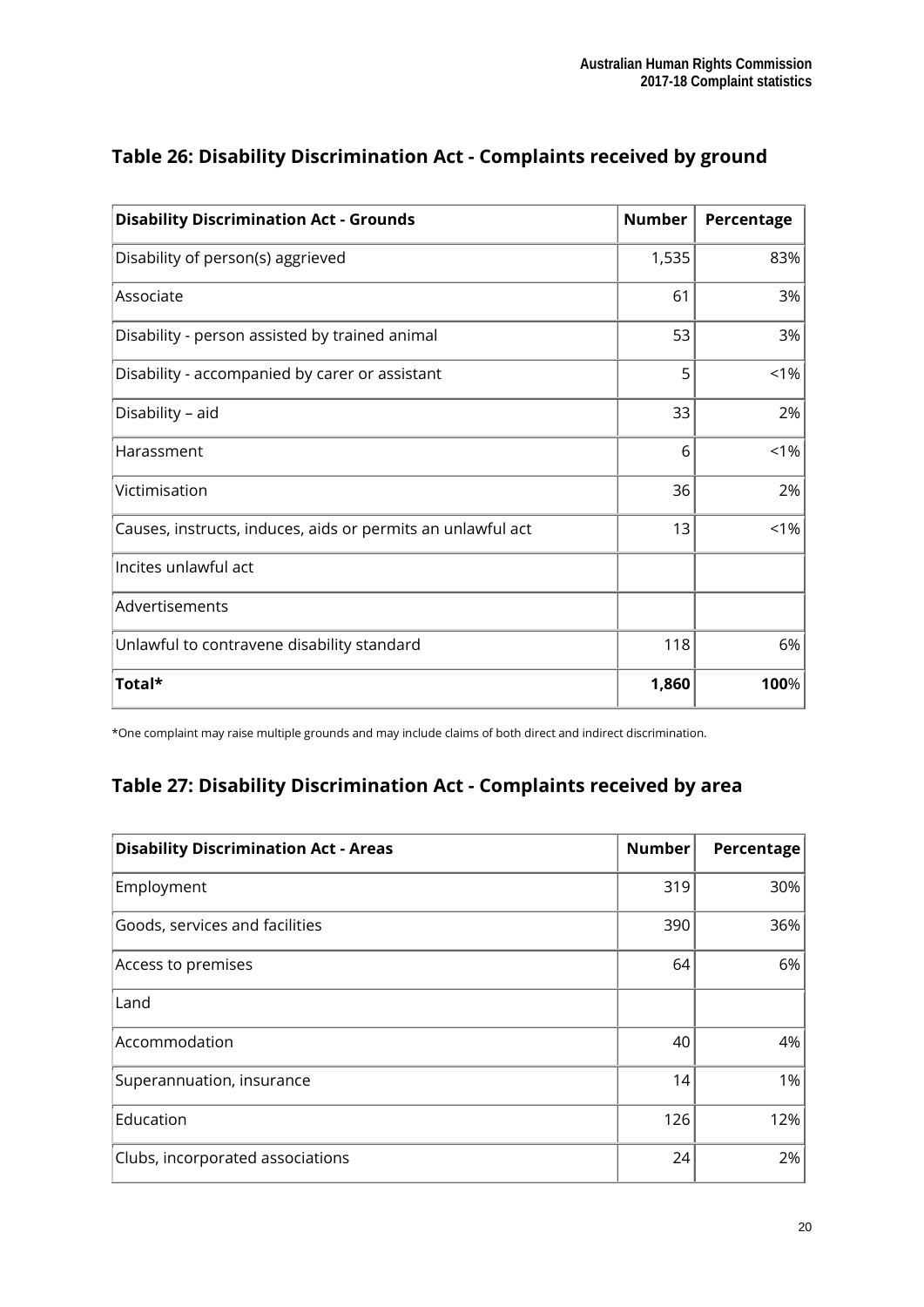| Administration of Commonwealth laws and programs | 43    | $4\%$ |
|--------------------------------------------------|-------|-------|
| Sport                                            | 6     | $1\%$ |
| Requests for information                         |       |       |
| Qualifying bodies                                |       | $1\%$ |
| Registered organisations                         |       |       |
| Disability standards                             | 46    | 4%    |
| Total*                                           | 1,079 | 100%  |

\* One complaint may relate to more than one area.

## **Table 28: Disability Discrimination Act - Outcomes of finalised complaints**

| <b>Disability Discrimination Act - Outcomes of finalised complaints</b> | <b>Number</b> |
|-------------------------------------------------------------------------|---------------|
| Terminated without inquiry under section 46PF*                          | 23            |
| <b>Terminated</b>                                                       | 182           |
| At complainants request - s.46PE                                        |               |
| Not unlawful                                                            | 1             |
| More than 6/12 months old                                               | 4             |
| Trivial, vexatious, frivolous, misconceived, lacking in substance       | 27            |
| Adequately dealt with already                                           | 1             |
| More appropriate remedy available                                       |               |
| Subject matter of public importance                                     | 1             |
| No reasonable prospect of conciliation                                  | 147           |
| Discontinued**                                                          | 88            |
| Withdrawn***                                                            | 106           |
| <b>Conciliated</b>                                                      | 418           |
| Administrative closure****                                              | 23            |
| <b>Total</b> (a complaint may be closed with more than one outcome)     | 840           |

\* A complaint may be terminated without inquiry for a number of reasons including that the delegate is satisfied that the complaint is lacking in substance or if the complaint is lodged more than 6 months after the alleged discrimination took place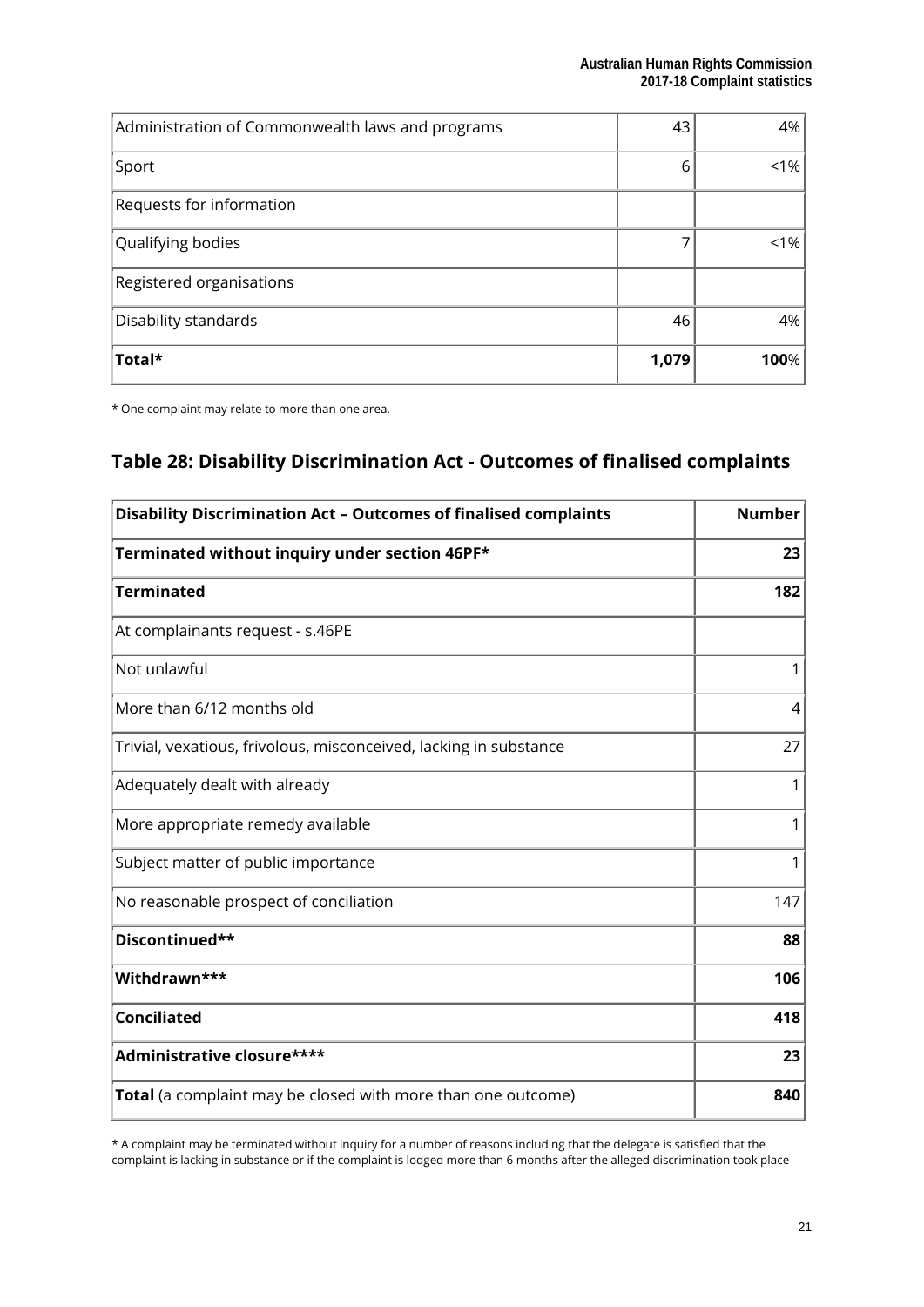\*\*A complaint may be discontinued where a complainant does not respond to the Commission's attempts to contact them. This may occur after they have received information from the respondent or been provided with information and/or a preliminary assessment of the complaint.

\*\*\* This category includes where a complainant withdraws due to personal circumstances or where they decide not to proceed after reviewing information from the respondent or being provided with information about the law and/or a preliminary assessment of the complaint.

\*\*\*\*Includes where complaint is not lodged by or on behalf of an aggrieved person and where a complaint has also been lodged under State or Territory anti-discrimination law



### **Chart 6: Disability Discrimination Act - Outcomes of finalised complaints**

| Conciliated                                         | 53% |
|-----------------------------------------------------|-----|
| Terminated - no reasonable prospect of conciliation | 19% |
| Withdrawn                                           | 13% |
| Discontinued                                        | 11% |
| Terminated - other reason                           | 4%  |
|                                                     |     |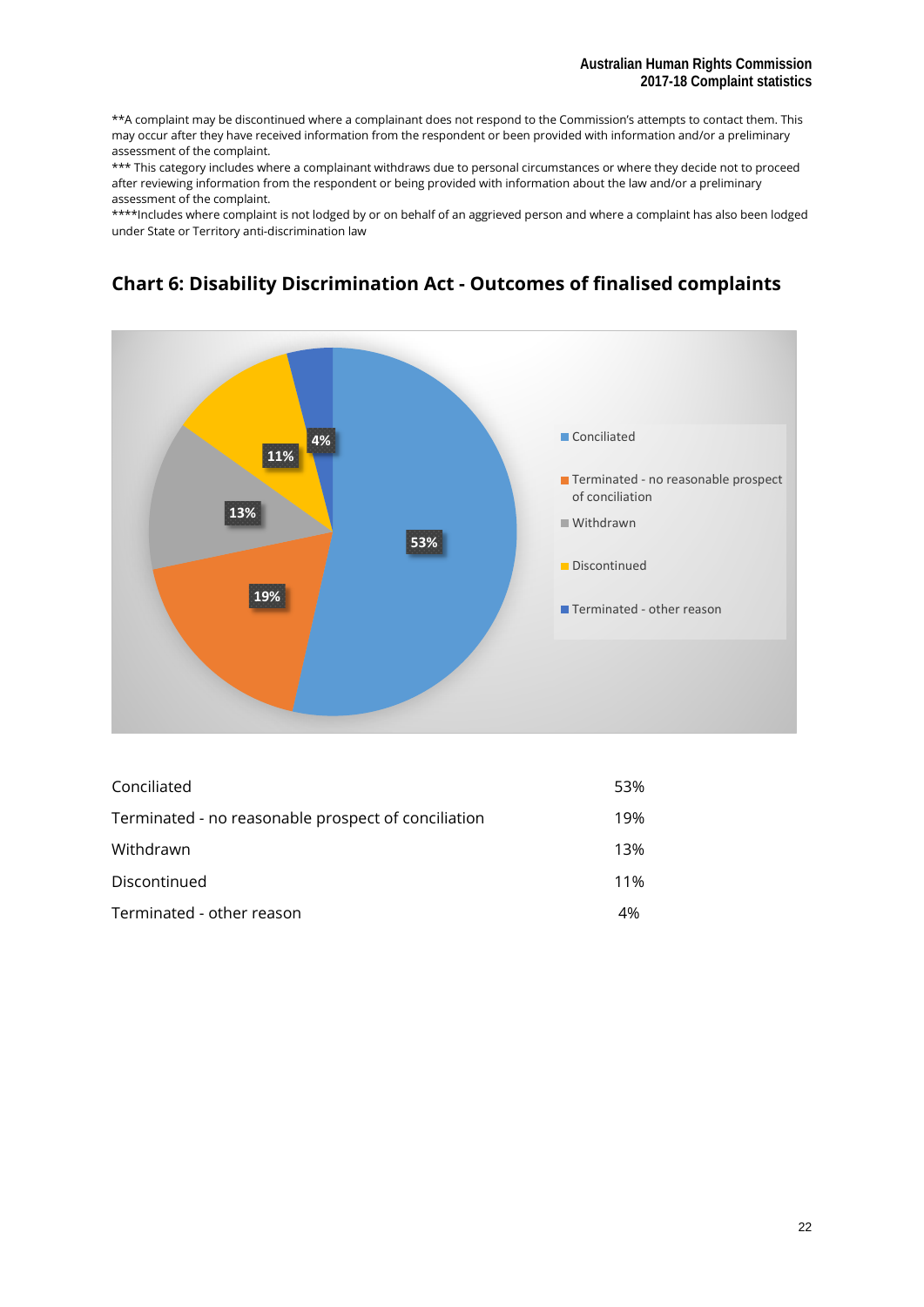

## **Chart 7: Disability Discrimination Act – Complaints resolved by conciliation**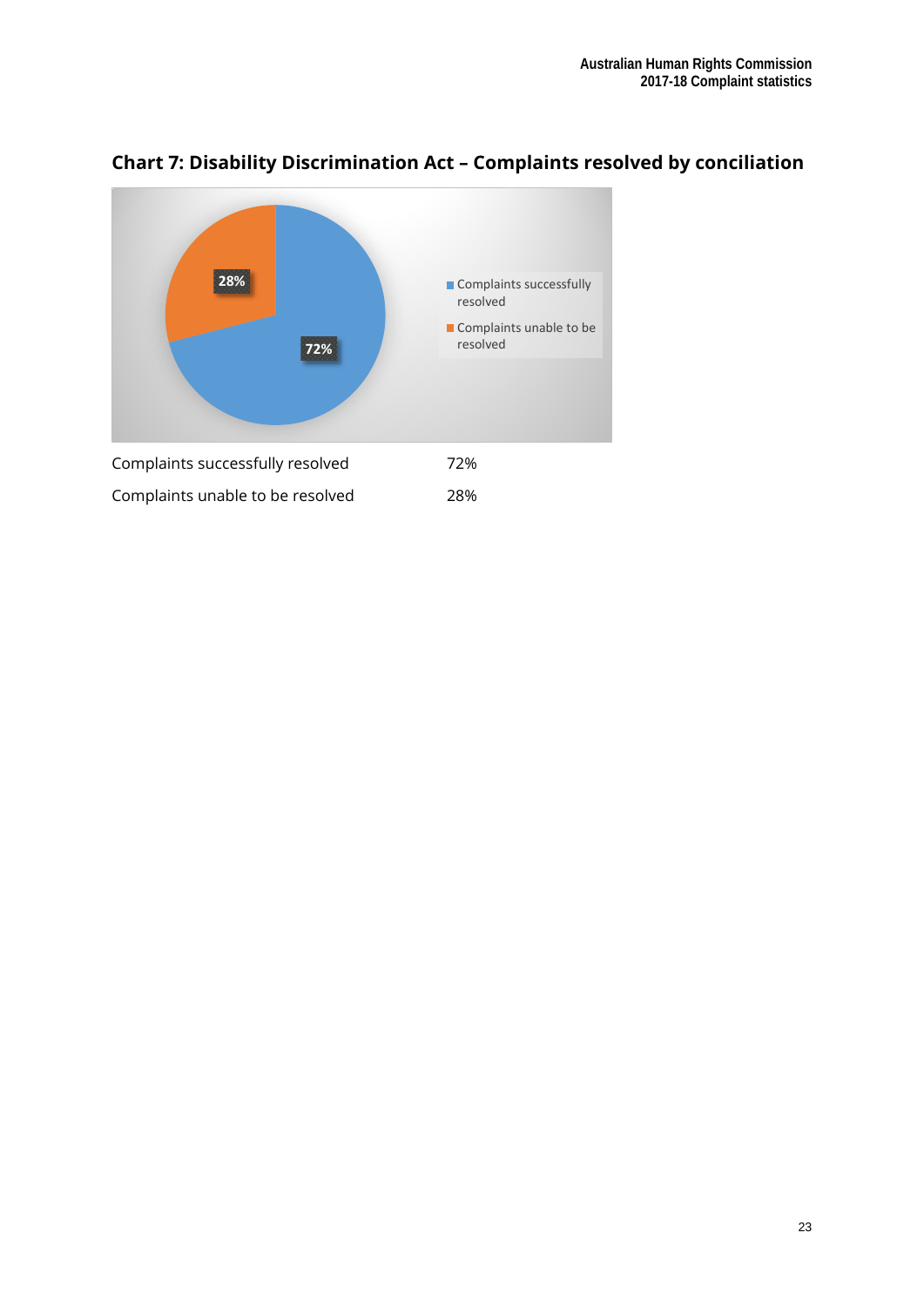## **Age Discrimination Act**

### **Table 29: Age Discrimination Act - Complaints received and finalised**

| <b>Age Discrimination Act</b> | <b>Total</b> |
|-------------------------------|--------------|
| Received                      |              |
| Finalised                     | 173.         |

### **Table 30: Age Discrimination Act - Age group of complainant**

| Age Discrimination Act - Complainant age group | <b>Number</b> | Percentage |
|------------------------------------------------|---------------|------------|
| $0 - 12$ years                                 | 4             | 2%         |
| 13 - 17 years                                  | 18            | 11%        |
| 18 - 24 years                                  | 13            | 8%         |
| 25 - 34 years                                  | 11            | 6%         |
| 35 - 44 years                                  | 15            | 9%         |
| 45 – 54 years                                  | 24            | 14%        |
| 55 - 64 years                                  | 38            | 22%        |
| 65 - 74 years                                  | 40            | 23%        |
| >75 years                                      | 9             | 5%         |
| <b>Total</b>                                   | 172           | 100%       |

### **Table 31: Age Discrimination Act - Complaints received by ground**

| <b>Age Discrimination Act - Grounds</b>                     | Number | Percentage |
|-------------------------------------------------------------|--------|------------|
| Age                                                         | 240    | 97%        |
| Causes, instructs, induces, aids or permits an unlawful act |        | $< 1\%$    |
| Victimisation                                               |        | 1.5%       |
| Advertisements                                              |        | $< 1\%$    |
| Total*                                                      | 248    | 100%       |

\*One complaint may raise multiple grounds and may include claims of both direct and indirect discrimination.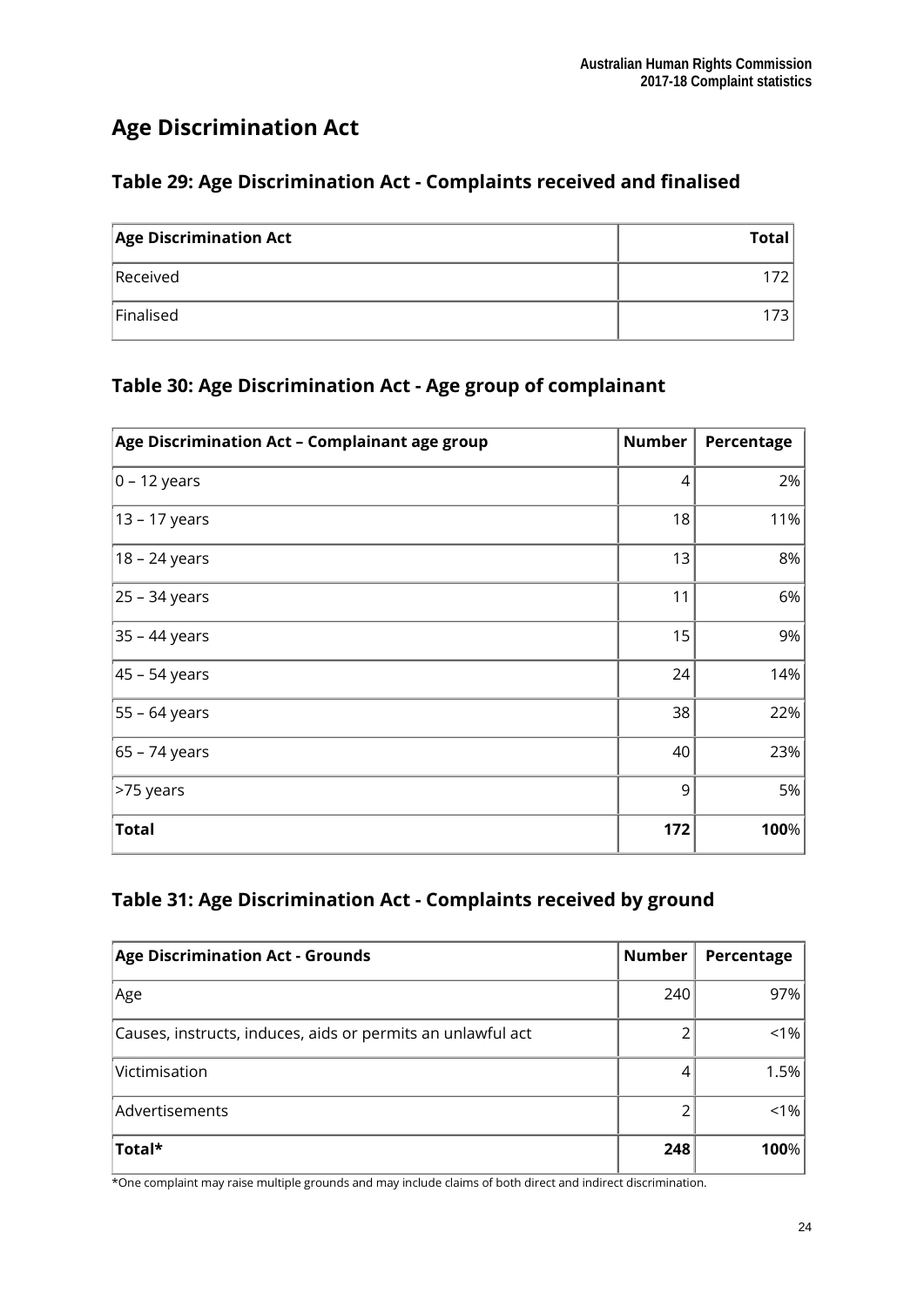| <b>Age Discrimination Act - Areas</b>            | <b>Number</b>  | Percentage |
|--------------------------------------------------|----------------|------------|
| Employment                                       | 105            | 57%        |
| Goods, services and facilities                   | 48             | 26%        |
| Access to premises                               |                |            |
| Land                                             |                |            |
| Accommodation                                    | $\overline{2}$ | 1%         |
| Advertisements                                   |                |            |
| Superannuation, insurance                        | 4              | 2%         |
| Education                                        | $\overline{2}$ | 1%         |
| Administration of Commonwealth laws and programs | 21             | 12%        |
| Sport                                            |                |            |
| Requests for information                         |                |            |
| Registered organisations                         |                |            |
| Qualifying bodies                                | $\overline{2}$ | 1%         |
| Victimisation                                    |                |            |
| Total*                                           | 184            | 100%       |

### **Table 32: Age Discrimination Act - Complaints received by area**

\* One complaint may relate to more than one area.

## **Table 33: Age Discrimination Act - Outcomes of finalised complaints**

| <b>Age Discrimination Act - Outcomes</b>       | <b>Number</b> |
|------------------------------------------------|---------------|
| Terminated without inquiry under section 46PF* |               |
| <b>Terminated</b>                              |               |
| At complainants request - s.46PE               |               |
| Not unlawful                                   |               |
| More than 6/12 months old                      |               |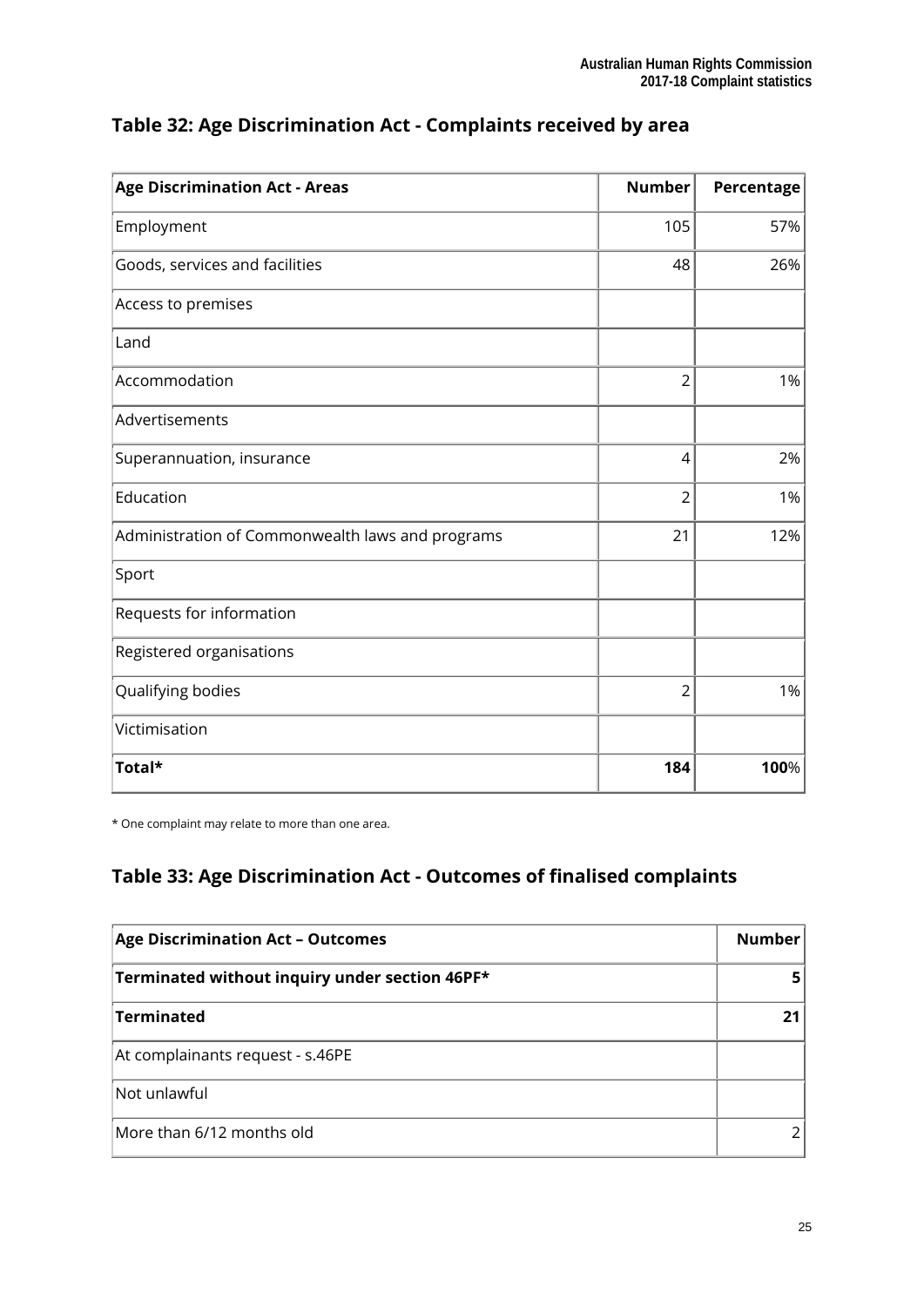| Trivial, vexatious, frivolous, misconceived, lacking in substance |     |
|-------------------------------------------------------------------|-----|
| Adequately dealt with already                                     |     |
| More appropriate remedy available                                 |     |
| Subject matter of public importance                               |     |
| No reasonable prospect of conciliation                            | 12  |
| Discontinued**                                                    | 30  |
| Withdrawn***                                                      | 51  |
| <b>Conciliated</b>                                                | 58  |
| Administrative closure****                                        | 8   |
| <b>Total</b>                                                      | 173 |

\* A complaint may be terminated without inquiry for a number of reasons including that the delegate is satisfied that the complaint is lacking in substance or if the complaint is lodged more than 6 months after the alleged discrimination took place \*\*A complaint may be discontinued where a complainant does not respond to the Commission's attempts to contact them. This may occur after they have received information from the respondent or been provided with information and/or a preliminary assessment of the complaint.

\*\*\* This category includes where a complainant withdraws due to personal circumstances or where they decide not to proceed after reviewing information from the respondent or being provided with information about the law and/or a preliminary assessment of the complaint.

\*\*\*\*Includes where complaint is not lodged by or on behalf of an aggrieved person and where a complaint has also been lodged under State or Territory anti-discrimination law



## **Chart 8: Age Discrimination Act - Outcomes of finalised complaints**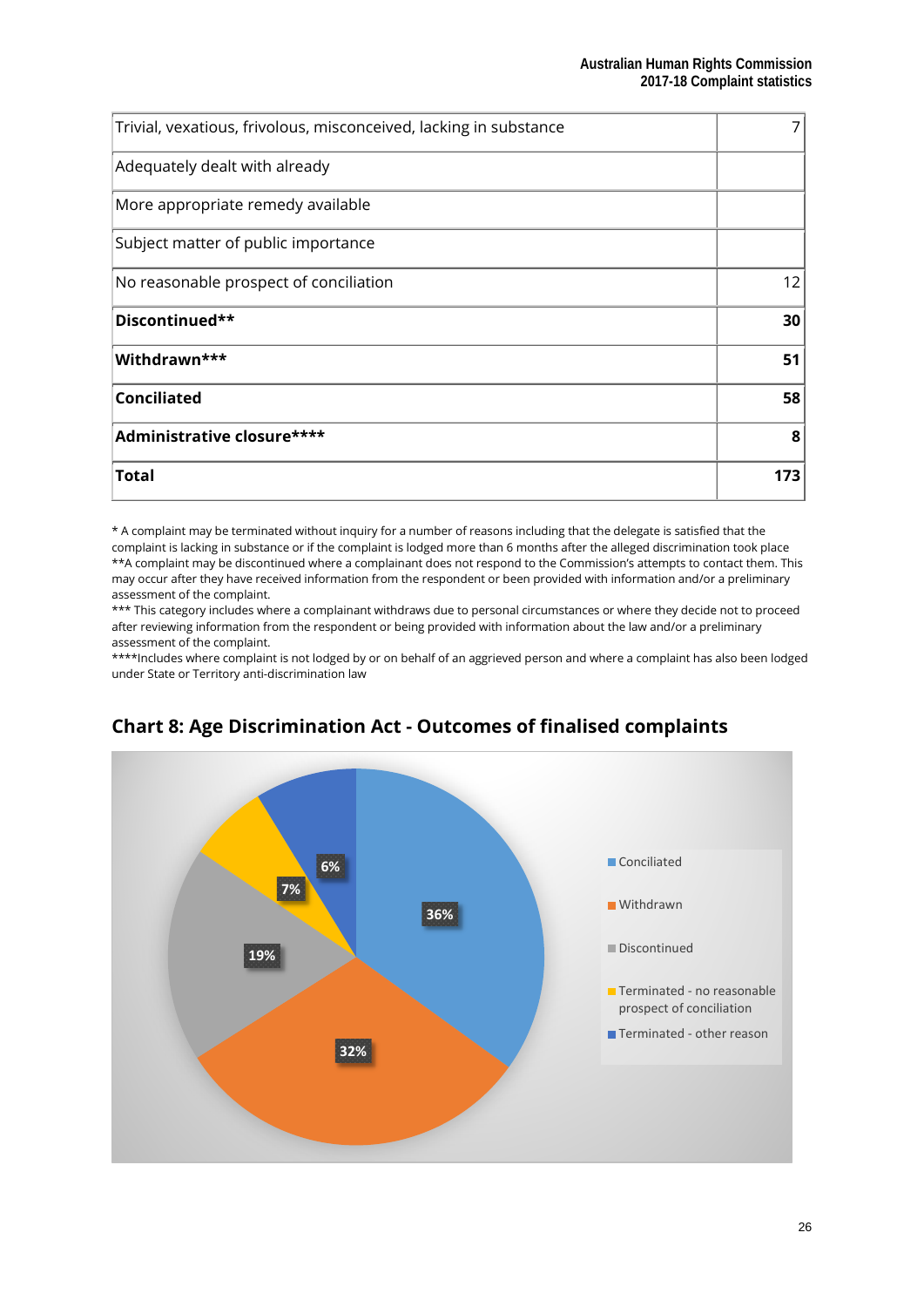| Conciliated                                         | 36% |
|-----------------------------------------------------|-----|
| Withdrawn                                           | 32% |
| Discontinued                                        | 19% |
| Terminated - no reasonable prospect of conciliation | 7%  |
| Terminated - other reason                           | 6%  |

## **Chart 9: Age Discrimination Act – Complaints resolved by conciliation**

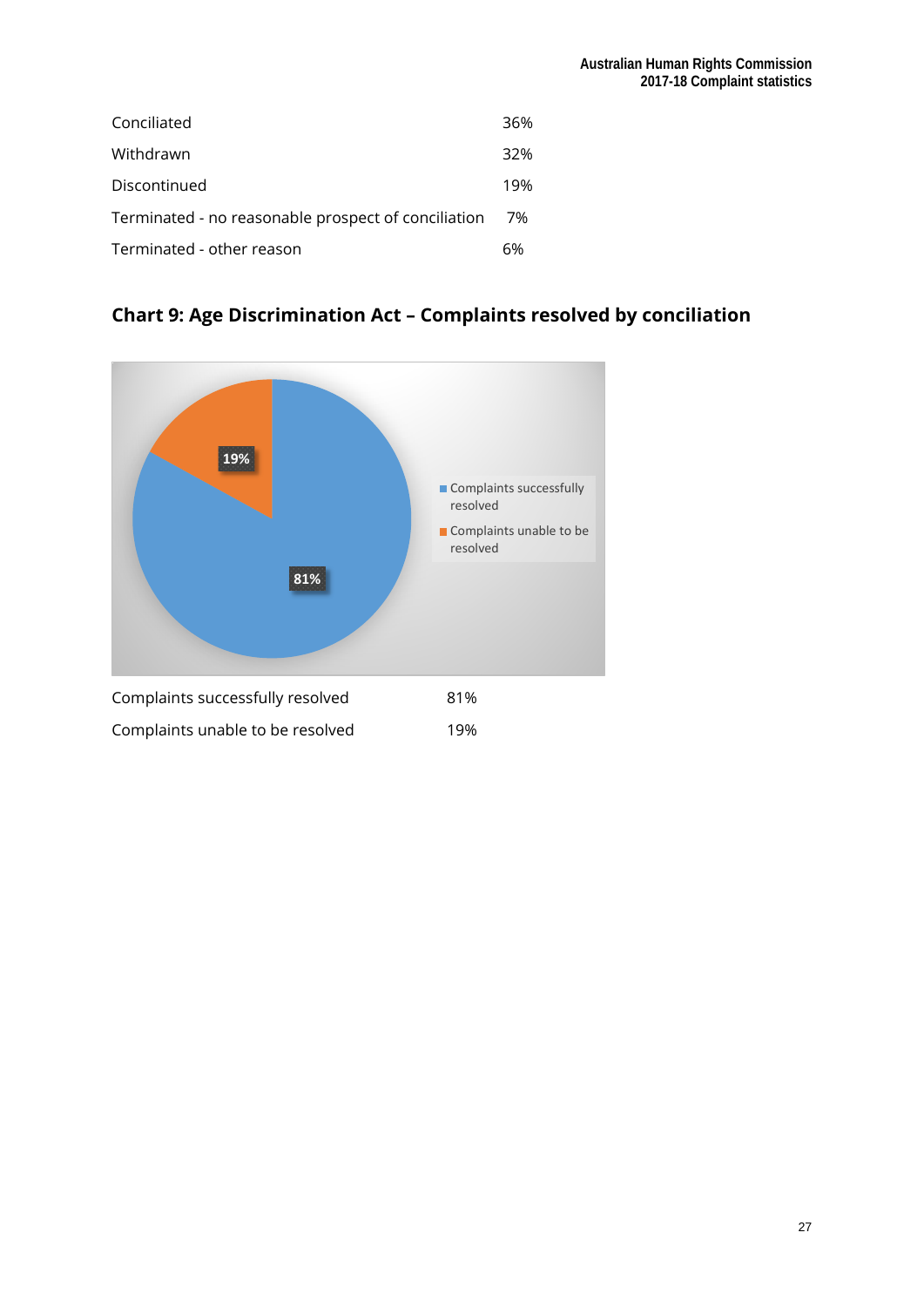## **Australian Human Rights Commission Act (AHRCA)**

| <b>Australian Human Rights Commission Act</b> | <b>Total</b> |
|-----------------------------------------------|--------------|
| Received                                      | 1631         |
| Finalised                                     | 180          |

### **Table 34: AHRCA - Complaints received and finalised**

## **Table 35: AHRCA - Complaints received by ground**

| <b>Australian Human Rights Commission Act - Grounds</b>           | <b>Number</b> | Percentage |
|-------------------------------------------------------------------|---------------|------------|
| Age (ILO111)                                                      |               |            |
| Religion (ILO 111)                                                | 8             | 5%         |
| Political opinion (ILO 111)                                       | 1             | $1\%$      |
| Social origin (ILO 111)                                           |               |            |
| Disability (ILO 111)                                              | 1             | $< 1\%$    |
| Medical record (ILO 111)                                          |               |            |
| Criminal record (ILO 111)                                         | 95            | 56%        |
| Sexual preference (ILO 111)                                       | 1             | 1%         |
| Trade union activity (ILO 111)                                    | 1             | < 1%       |
| International Covenant on Civil and Political Rights              | 55            | 32%        |
| Convention on the Rights of the Child                             | 7             | 4%         |
| Declaration on the Elimination of All Forms of Intolerance and of |               |            |
| Discrimination Based on Religion or Belief                        |               |            |
| Convention on the Rights of Persons with Disabilities             | 1             | $< 1\%$    |
| Victimisation                                                     |               |            |
| Total*                                                            | 170           | 100%       |

\*One complaint may raise multiple grounds.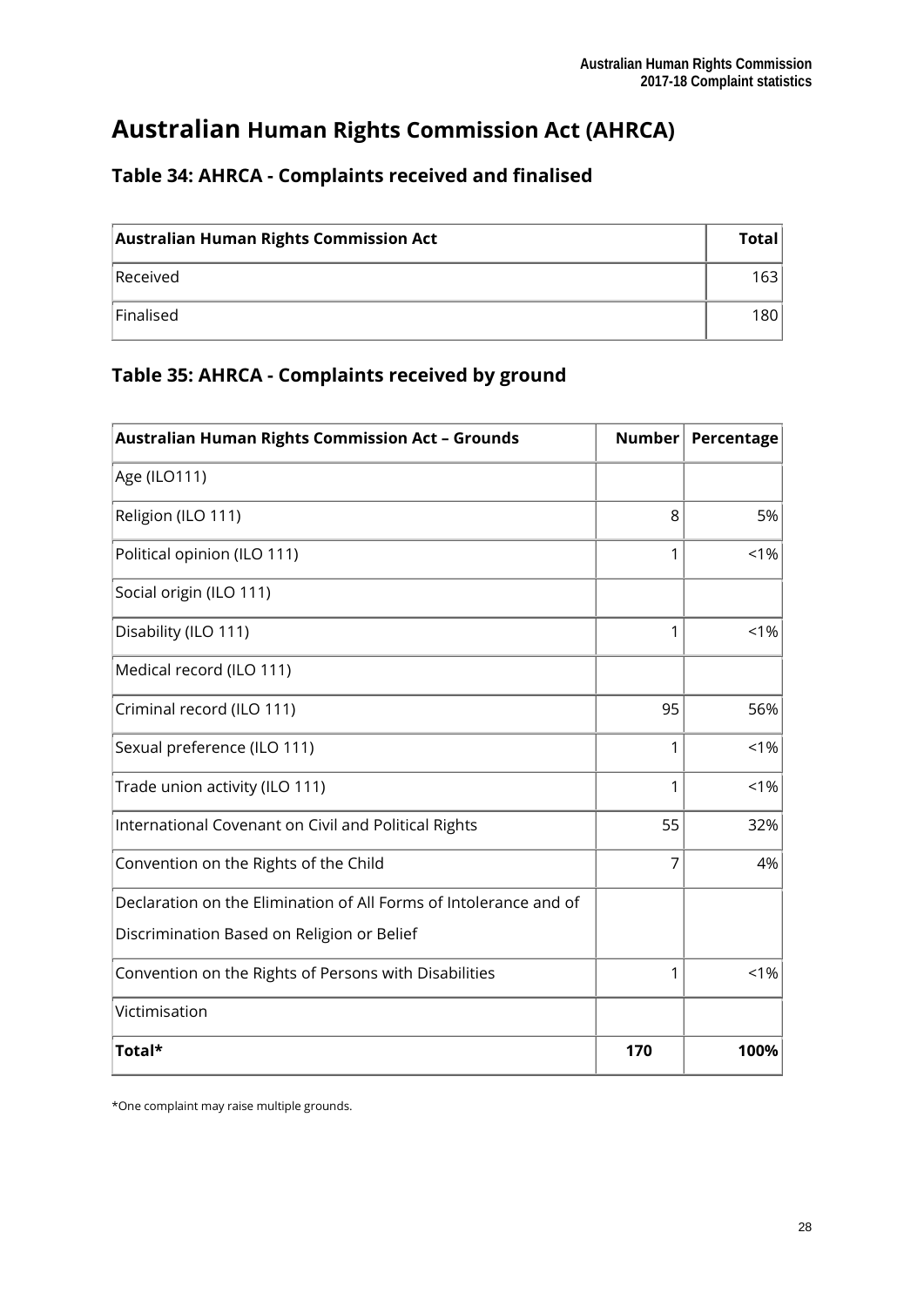#### **Table 36: AHRCA - Complaints received by area**

| <b>Australian Human Rights Commission Act - Areas</b>          | <b>Number</b> | Percentage |
|----------------------------------------------------------------|---------------|------------|
| Acts or practices of the Commonwealth                          | 57            | 35%        |
| Employment                                                     | 106           | 65%        |
| Not act or practice of the Commonwealth (not employment cases) |               |            |
| <b>Total*</b>                                                  | 163           | 100%       |

\* One complaint may relate to more than one area.

### **Table 37: AHRCA - Outcomes of finalised complaints**

| Australian Human Rights Commission Act - Outcomes*                   | <b>Number</b>  |
|----------------------------------------------------------------------|----------------|
| <b>Declined</b>                                                      | 25             |
| Does not constitute discrimination                                   | 4              |
| Human rights breach, not inconsistent or contrary to any human right | 1              |
| More than 6/12 months old                                            | 1              |
| Trivial, vexatious, frivolous, misconceived, lacking in substance    | 9              |
| Adequately dealt with already                                        | 8              |
| More appropriate remedy available                                    | $\overline{2}$ |
| No reasonable prospect of conciliation                               | 1              |
| Discontinued - withdrawn                                             | 53             |
| <b>Discontinued - lost contact</b>                                   | 35             |
| <b>Conciliated</b>                                                   | 51             |
| Referred for reporting**                                             | 15             |
| <b>Administrative closure</b>                                        | 1              |
| Total                                                                | 180            |

\* A complaint may have more than one outcome.

\*\* Complaints in this category could not be conciliated and were transferred from the Commission's Investigation and Conciliation Section to the Legal Section for further inquiry and possible reporting.